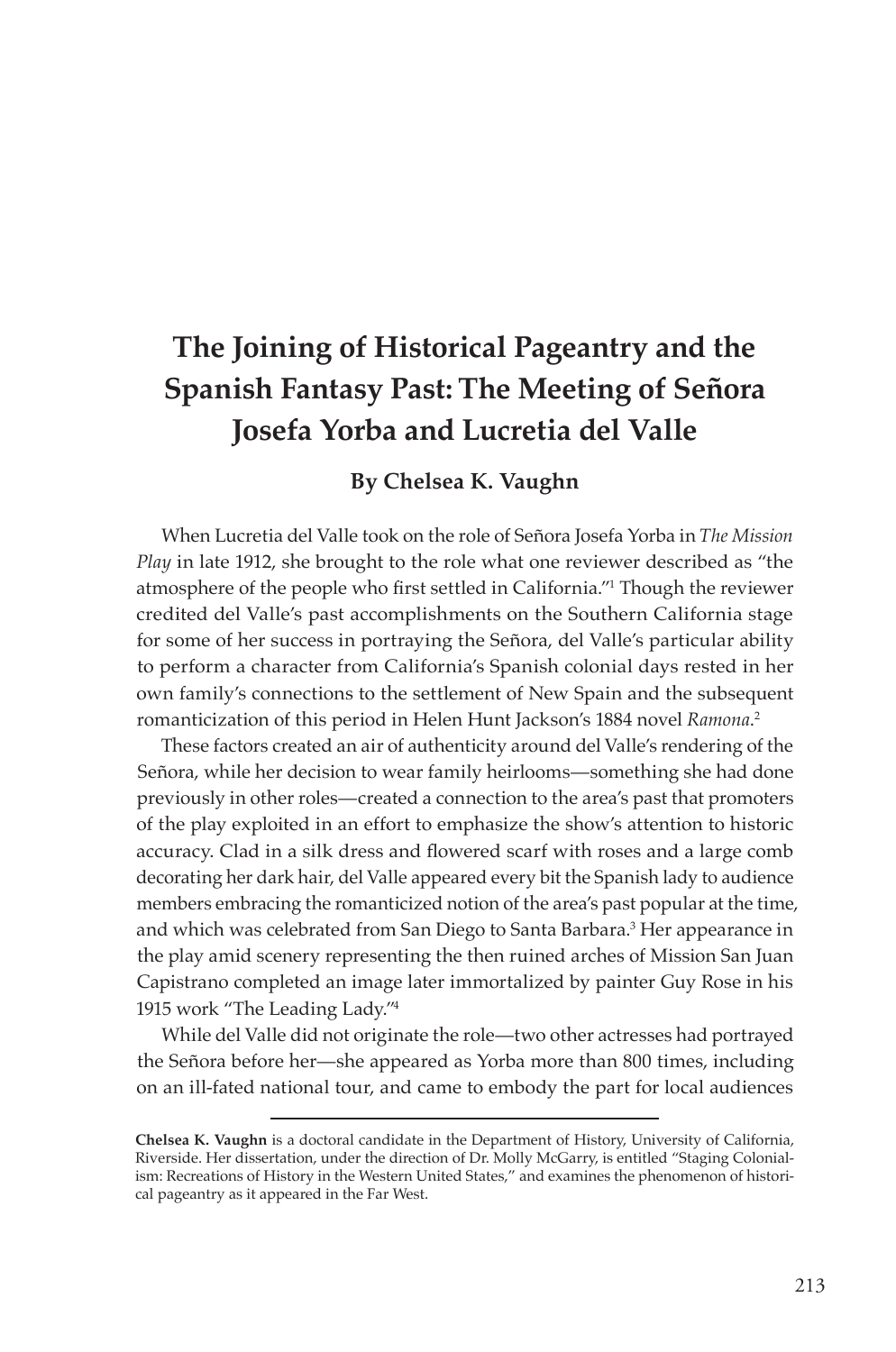more than any other performer.5 The popular association between the actress and her role was so ingrained in the minds of Angelinos for a time that newspaper descriptions of del Valle's activities written decades after she left the role continued to mention her turn as Josefa Yorba.<sup>6</sup> Her success within the role depended upon a meeting of two popular trends—the Spanish past promoted by Charles Lummis and others and historical pageantry—that took a form particular to Southern California. These movements simultaneously celebrated California history under first Spanish then Mexican rule while seeing an importance in these eras' decline and the subsequent acquisition of California by the United States. Beyond her participation in *The Mission Play*, del Valle personified these competing impulses of looking backward while moving forward. Despite her early fame as Señora Yorba, del Valle embraced her connection to the romanticization of the area's past only to a point, choosing instead a life of political involvement dedicated, among other things, to the plight of women worldwide. This paper examines the role that made Lucretia del Valle famous and her life beyond the confines of the Mission Play itself. It also demonstrates the collective nostalgia for California's Spanish past through the life of Father Serra as well as through three well-remembered Spanish families—Yorba, del Valle, and Domínguez.7

### **"The Colored Sweep of Franciscan History"**

When Lucretia del Valle joined the cast of *The Mission Play,* the show was already on its way to becoming a local institution. The popularity the show enjoyed during its initial ten-week run in the spring of 1912, led to its more than doubling its run the following season to twenty-three weeks with two shows daily Monday through Saturday and a Sunday matinee.8 The show would continue to grow in popularity into the 1920s before its eventual wane and demise in the early 1930s. Still the show enjoyed occasional revivals into the 1940s and 1950s. Written by area journalist and poet John Steven McGroarty at the behest of Mission Inn owner Frank Miller, the creation of the play itself took on mythical proportions.<sup>9</sup> As well documented by William Deverell in *Whitewashed Adobe*, the idea for *The Mission Play* supposedly followed Miller's viewing of the Oberammergau Passion Play in Germany and his assertion that such a show might similarly serve the Southland reproducing its past upon the local stage.10 The ease of this inspiration, however, ignores both the recreating of California's Spanish colonial and Mexican pasts to the service of incoming Anglos—a project of which Miller was very much a part—and the larger national trend of historical pageantry to which *The Mission Play* belongs.

The "Spanish fantasy past," a phrase first coined by journalist Carey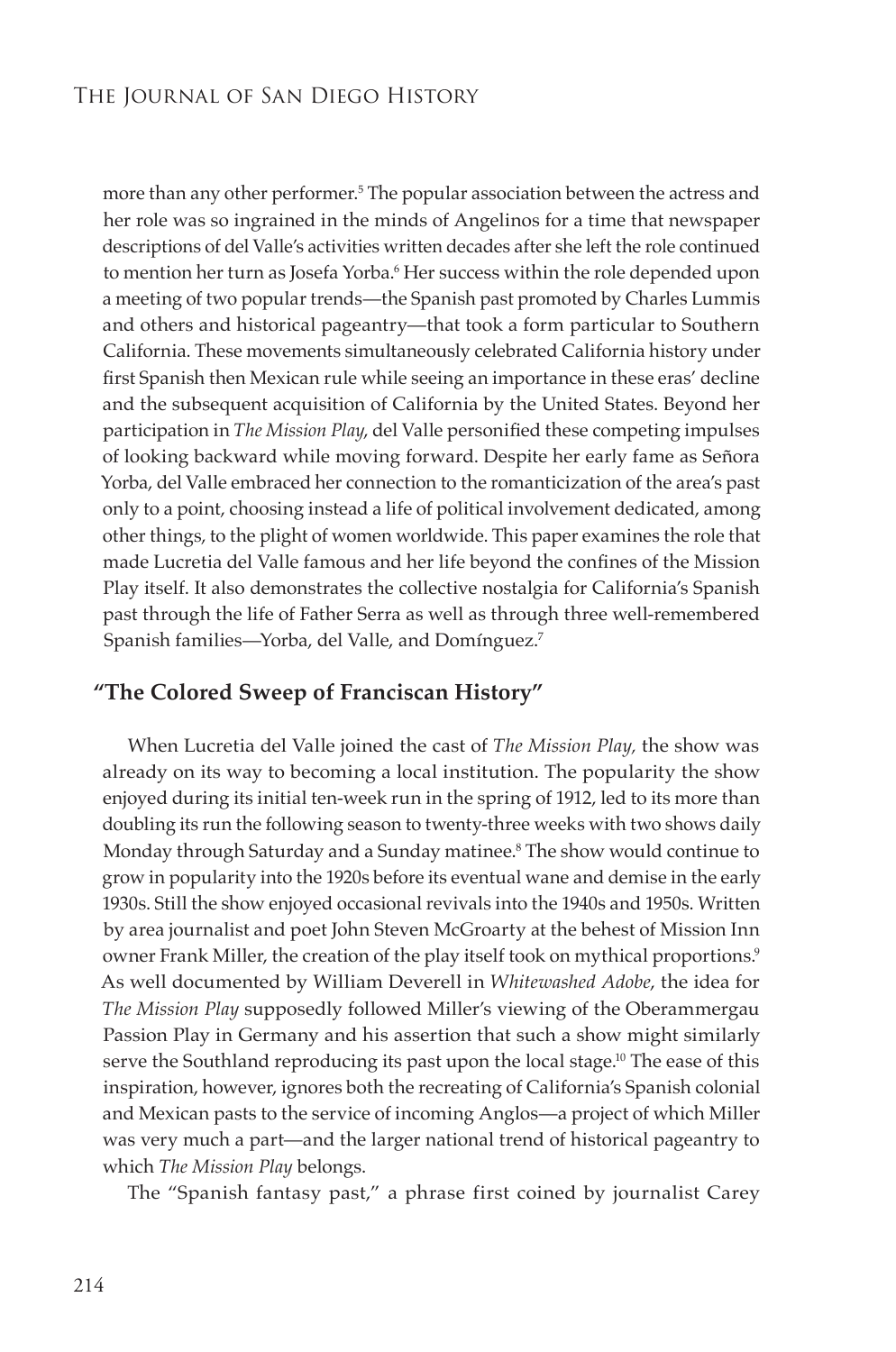

*The postcard reads: "Finding of the Jeweled Chalice, Act III, THE MISSION PLAY By John Steven McGroarty. 'The Mission Play is to California what the Passion Play is to Oberammergau.' THE MISSION PLAY, the world's greatest pageant-drama, produced on its own stage, the largest in the West and in the most unique play-house in the World, under the shadow of Old San Gabriel Mission near Los Angeles, Cal." Author's collection.*

McWilliams, describes the trend in the late nineteenth and early twentieth centuries during which the Anglo population of California romanticized the state's Spanish colonial and Mexican periods. Proponents of this fantasy past imagined a regional history populated by lovely señoritas and regular fiestas.<sup>11</sup> Beyond an idealization of these periods of California, this rendering of area history also served the purpose of justifying the U.S. takeover of California in the minds of area residents, first by championing the Spanish colonists as early purveyors of European civilization in the region, while understanding the Mexican period as one of decadence and degradation. Within this configuration of history, Father Junípero Serra, with his role in establishing the Alta California Franciscan missions, became a revered West Coast founding father. This idea found expression within promotional materials for *The Mission Play* describing Serra as "patriotic."12 Though presumably referencing his allegiance to Spain, this description also resonated with Californians eager to tie the history of the Golden State to a larger national narrative. Simultaneous to this celebration of the Franciscan mission system, employments of the Spanish fantasy past vilified Mexican California as a period marked by laziness and an underuse of California's rich resources-a justification used repeatedly against Native Americans in the United States' westward movement across the continent. This stereotyped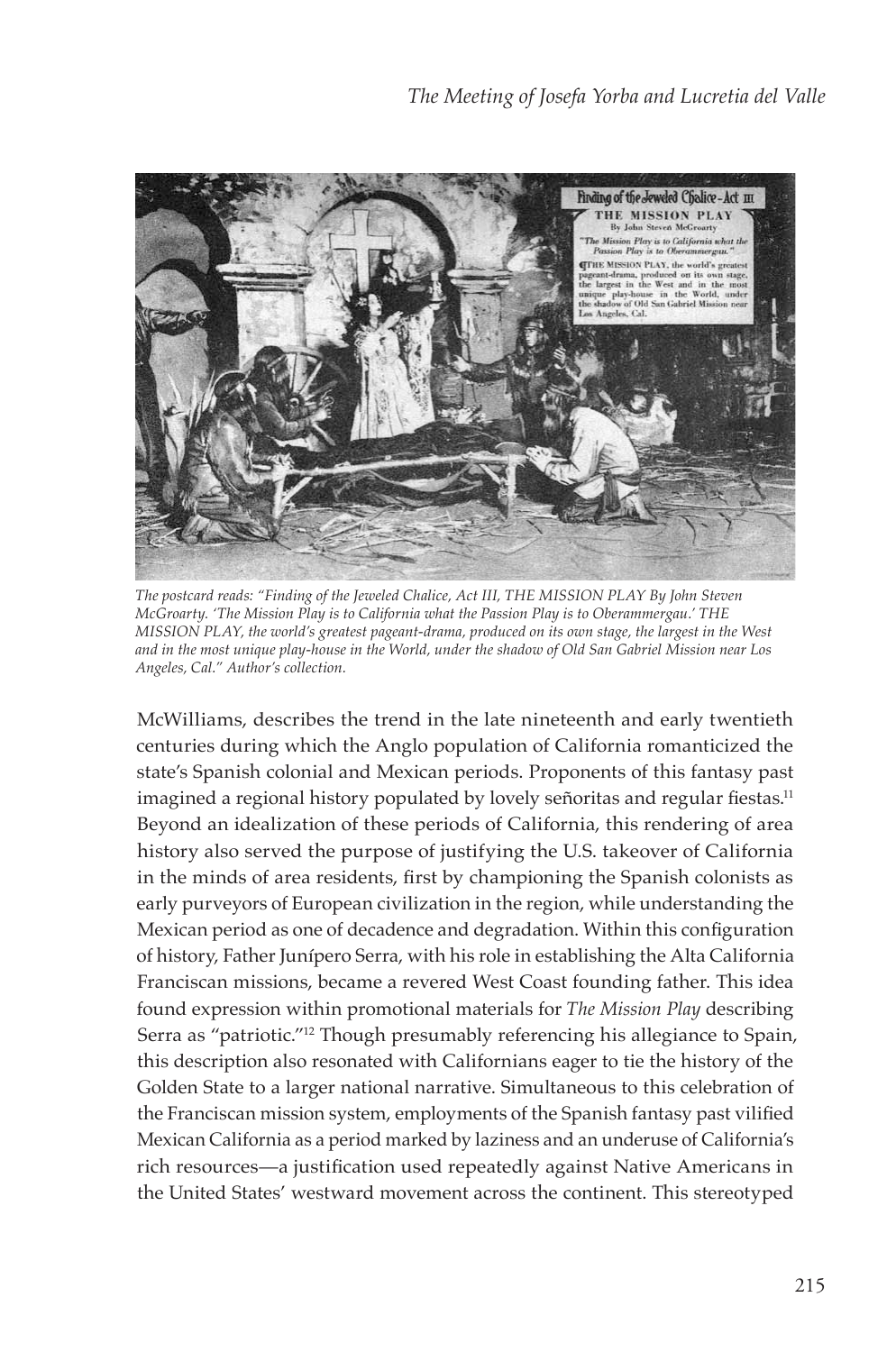

*Postcard, "Señora Yorba's Lamentation," Act 3, Mission Play, San Gabriel, California. Author's collection.*

understanding of the Mexican period worked so that even events that seemed to celebrate the culture, such as the early-twentieth century phenomenon of Anglo sponsored fiestas, reinforced an idea of Mexican Californians devoting greater time to parties than working the lush lands of California.<sup>13</sup>

This dual narrative that championed Spanish settlers while denigrating the subsequent Mexican residents (without seeing a continuation between the two) appeared readily in *The Mission Play*. Taking as its theme "the colored sweep of Franciscan history from the early days of 1769, when Don Gaspar de Portolá founded his little garrison of Catalonian soldiers and padres on the shore of False Bay, San Diego, until the later invasion of the 'Gringo' in 1847," McGroarty's *Mission Play* contained this sweep of history within a prologue and three acts.<sup>14</sup> Described within a later program as a "prelude in pantomime" planned by "a master mind," the prologue recreated pre-contact California and the "inevitable approach of the white man—spelling [the Native Californian's] doom and extinction."<sup>15</sup>

Act I opens onto San Diego Bay in 1769 and chronicles the difficulties of establishing the first Franciscan mission in Alta California, a scene in which Father Serra's dedication perseveres over everyone else's readiness to abandon the mission. Act II skips ahead to 1784 and the already established Mission San Carlos in Carmel. Here the major action centers around a dispute between Father Serra and fellow historical figure Captain Fernando de Rivera, the Comandante (Governor) of California, over the marriage of the fictional "half-blood Indian Girl" Anita-a conflict in which Serra and the mission system prevail. The final act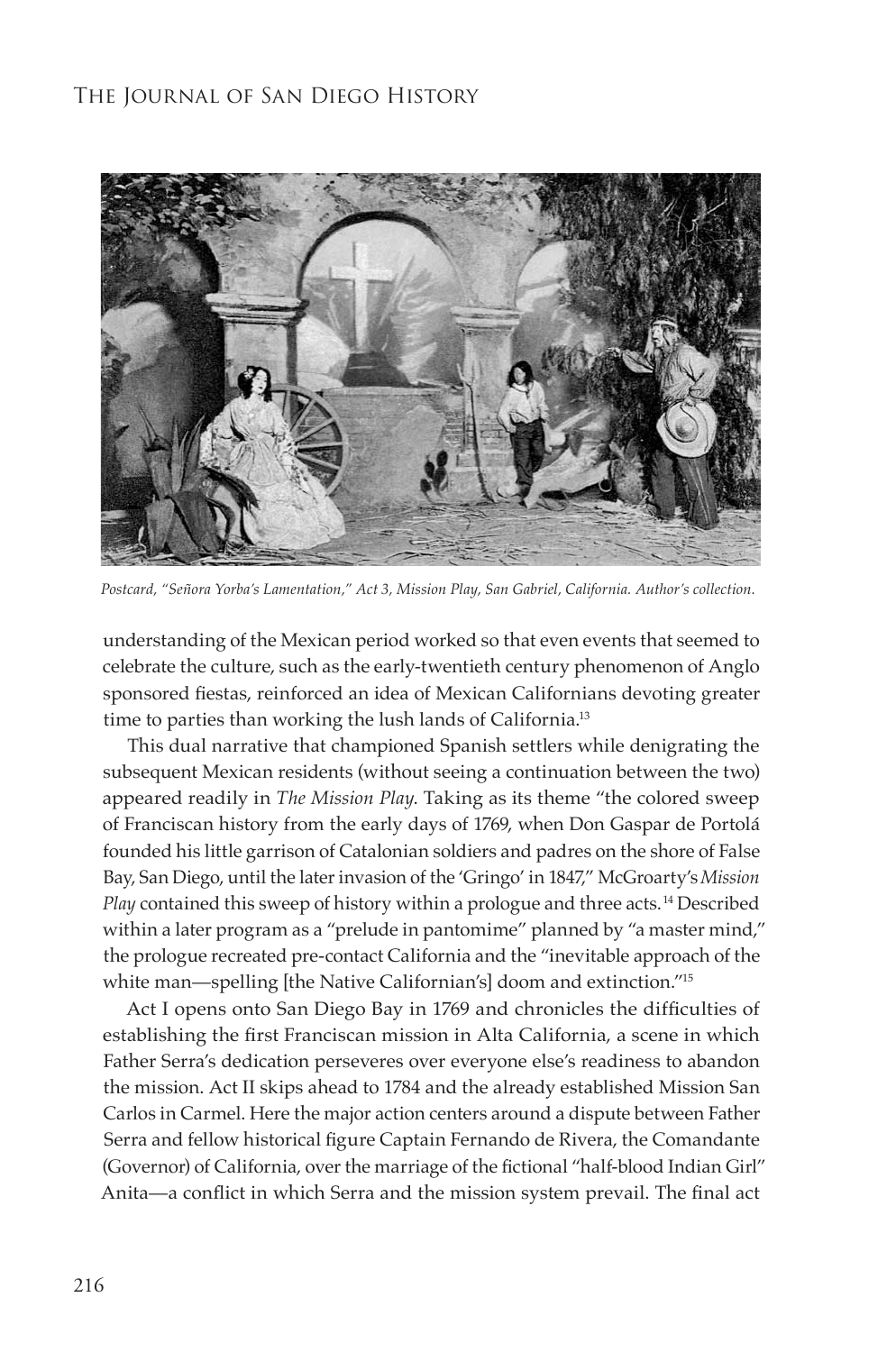occurs over sixty years later in 1847 in the ruins of Mission San Juan Capistrano. The character Señora Yorba appears within this scene lamenting the passing of the Spanish colonial period and marveling at the continued faith of those Indians converted to Catholicism by the Franciscan Missions.16

Though ostensibly documenting the "Gringo" takeover of the state, the ruining of the mission within the play occurred during the Mexican period of California history, thereby promoting the aspect of the Spanish fantasy past that vilifies Mexican rule of the Golden State. The Mission Play originally included a different ending that indicted the United States in the decline of Spanish California along with contributing to the poor fate of Native Californians. Here, a Señora Domínguez instead of Señora Yorba encounters a group of Mission Indians hoping to bury their deceased Franciscan leader within the ruins of Mission San Juan Capistrano.17 Confronted by an "Americano" who is then in ownership of the property and planning to remove the mission ruins, gunfire ensues from the Native American characters and from which a stray shot kills the Señora. The Americano, out of long held feelings of love for Señora Domínguez, vows to protect the mission and the legacy of Spanish California.18

Though this ending supported efforts by area boosters to preserve the missions, it perhaps ran contrary to how the Domínguez family hoped for their ancestry to be portrayed upon the stage. McGroarty utilized historical events in the writing of the play, yet he often altered them in significant ways. The major conflict in Act II, for example, was based upon Captain Rivera's demanding to take custody of an Indian who had rebelled against the Franciscans rather than centering upon a young woman that Rivera wanted as his bride. In creating the original Act III, McGroarty was possibly inspired by the 1846 American occupation of the rancho belonging to Manuel Domínguez, but the transformation of this event into one in which Señora Domínguez attracted the affections of an Americano before being violently shot may have been unpopular with her descendants who were still able to remember the actual person.<sup>19</sup>

By the time del Valle came into the role at the start of the second season the character had been changed to Señora Josefa Yorba and the play ended on a significantly different note. While the Señora (now Yorba) still meets a group of Native Americans hoping to bury their deceased padre on the grounds of Mission San Juan Capistrano, the action unfurled differently from there. The Americano notably disappears from the scene with the drama coming instead from Yorba's discovery of a golden chalice that the Mission Indians had hoped to bury along with the Franciscan. Upon finding the chalice Yorba declares, "Oh, spirit of Father Junípero look down from the star-spangled pavements of heaven on the glory of your work. Your dusky neophytes whom you loved so well have kept the faith."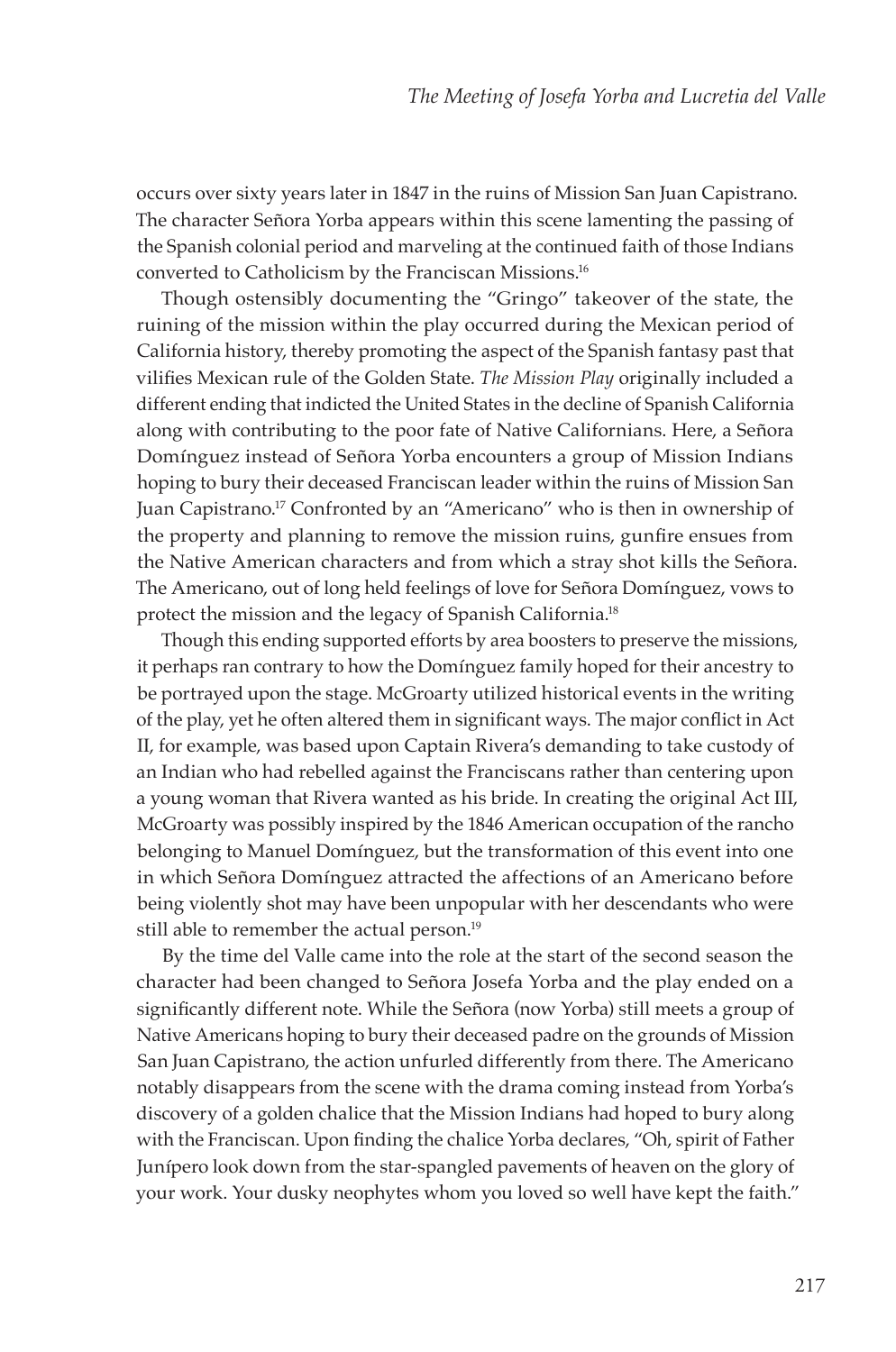Promising to take the chalice to Mission Santa Barbara to prevent its falling to grave robbers, Yorba continues, "Farewell, San Juan, I shall never look upon your broken walls again," before turning her attention to those now in possession of the state. To Ubaldo, the caretaker at Mission San Juan Capistrano, she states:

Surely when the Americanos are building their great cities and their tireless hands are making California the wonder of the world, so also will they think, sometime of these holy places where the padres toiled and builded too—so well. Though we shall not see it, Ubaldo—neither you nor I—maybe, in God's good time, the Mission bells will ring again their old sweet music…Maybe so, Ubaldo—maybe so. Oh! The Missions restored—and again a cross on every hill on the green road to Monterey!20

Putting her faith into the "Americanos" and their ability to recognize the significance of the Spanish mission system amid their rapid embrace of area progress, Yorba offers her final goodbyes to an entire culture now relegated to the past—a common treatment of Native American cultures with the U.S. conquest of the West. Here she states, "Farewell, my countrymen, brown priests and all. Farewell, San Juan—farewell, farewell."21 This scene offers an idea common within constructions of the Spanish fantasy past, the idea that the Anglo rather than the Mexican residents of California were the rightful inheritors of the area's Spanish legacy, and that this legacy persisted in the form of ruined buildings rather than through actual living persons.

The use of the historical person Señora Josefa Yorba within *The Mission Play*  also held significance within the idea of the Spanish fantasy past—as would Señora Domínguez—through her clear connections to the Spanish colonial rather than Mexican era of California history. Though born in Sonora, Mexico in 1767, Josefa Grijalva Yorba traced her lineage back to Spain through her father Juan Pablo Grijalva. As a soldier stationed in New Spain, Grijalva moved his family to Alta California as members of the Anza Expedition in 1776 that placed a Spanish presence in San Francisco.<sup>22</sup> Grijalva played a significant role in establishing San Francisco, serving as a high-ranking officer at the presidio. Josefa Grijalva's marriage in 1782 to José Antonio Yorba further cemented her importance in the founding of Spanish California. José Antonio had served as one of Lt. Pedro Fages' Catalonian Volunteers in the venture to establish Mission San Diego in 1769, recreated in the first act of *The Mission Play* in settling San Diego.<sup>23</sup> From there Yorba served as a soldier throughout Alta California before claiming a land grant in 1810 in the region of modern day Orange County and becoming one of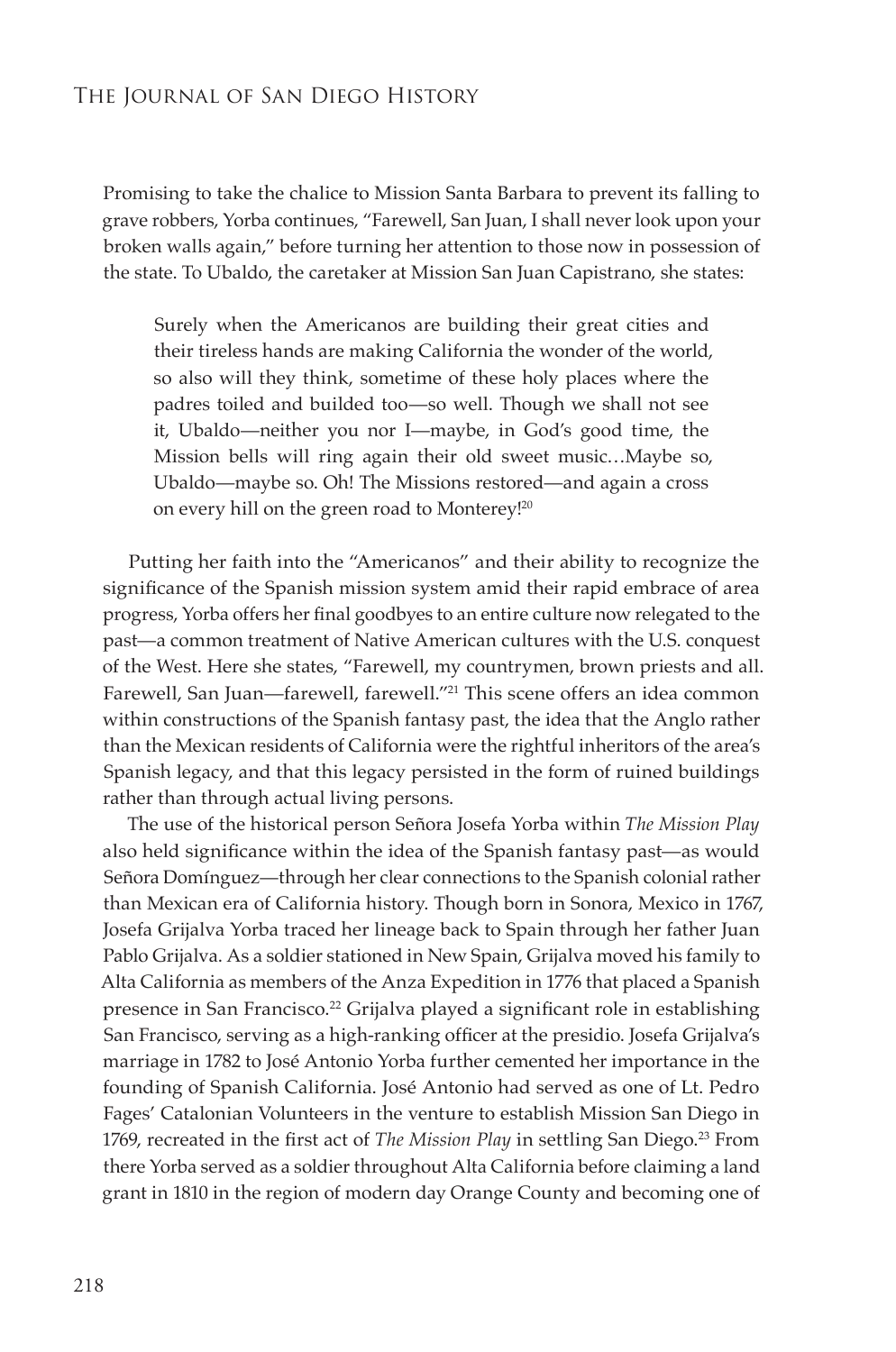

*Lucretia del Valle's family descended from early Spanish settlers in California, causing some people to view her as a "modern Ramona," referring to the title character of Helen Hunt Jackson's popular bestseller. Courtesy of David "Bodie" Bailey Family Archives.*

the prominent landholders in Southern California at that time.<sup>24</sup>

Important to her appearance as a character within *The Mission Play*, Señora Josefa Yorba died in 1830, seventeen years before the setting of Act III in which she prominently appears.25 Whereas Señora Domínguez may have actually appeared on the grounds of Mission San Juan Capistrano in 1847, some thirty-plus years before her death, Josefa Yorba could only be there as a specter. This allowed McGroarty to take certain liberties in creating the character of Señora Yorba to suit his needs as a storyteller separate from the actual historic person of Josefa Yorba.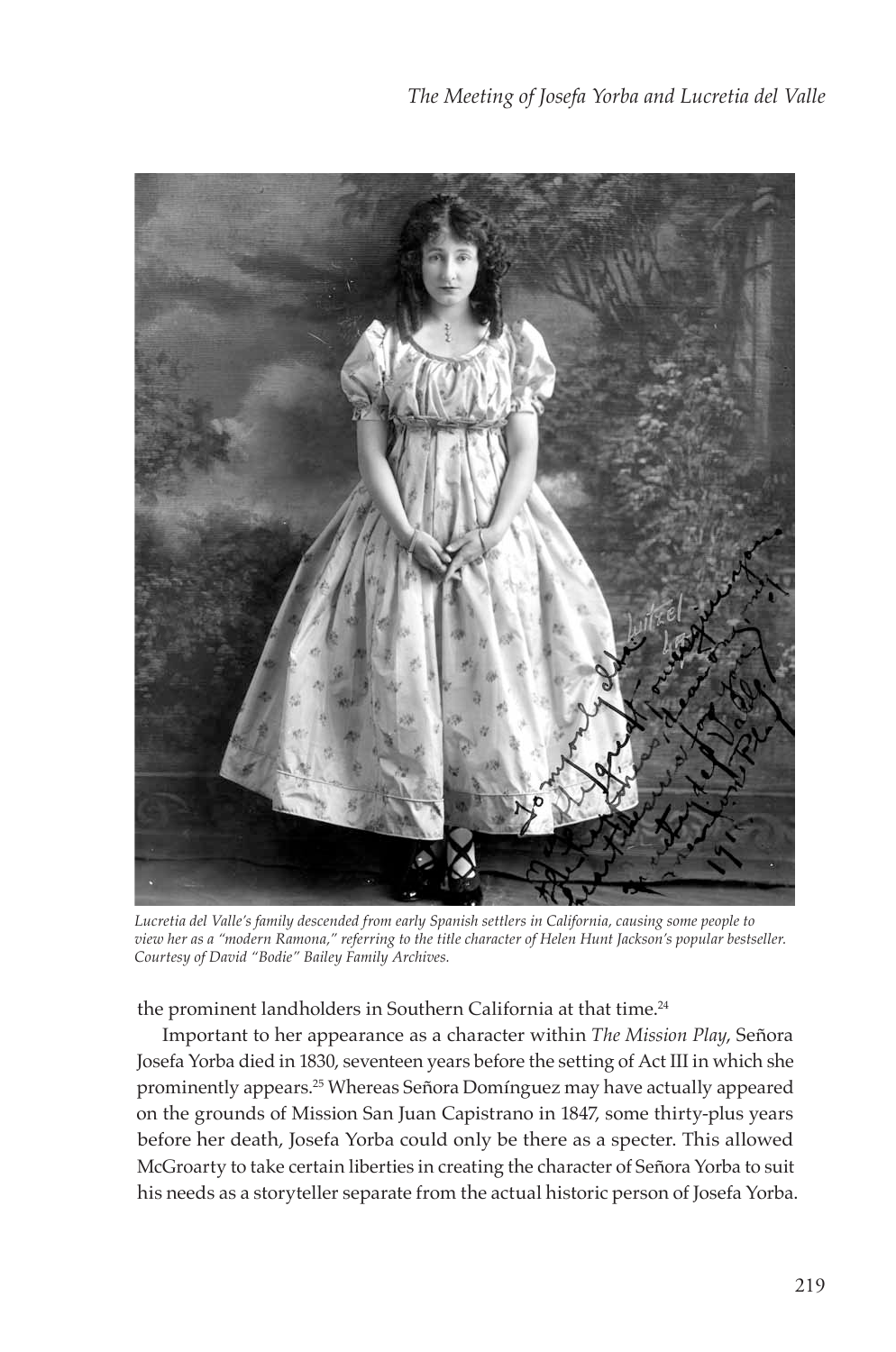As will be discussed in the following section, McGroarty's employment of artistic license followed patterns established by historic pageantry—a performance type popular in the early twentieth century throughout the United States and Britain.

### **"California—the Land of the Outdoor Drama! In a Few Years this Fulfillment will be Seen!"**

Though not technically a pageant—its staging within a theatre rather than outdoors being the most obvious variation from the form—*The Mission Play*  borrowed heavily from this performance type and, according to one writer who enthusiastically touted California as an important site for outdoor drama, conformed to the conventions of historical pageantry "in spirit."26 When del Valle and others portrayed Señora Yorba within *The Mission Play*, then, they did so as part of a longer tradition of historical pageantry that began in Great Britain in the late nineteenth century. As an outgrowth of British arts and crafts groups' interest in Medieval and Renaissance revivalism, these early productions referenced historical revels and allegorical masques.<sup>27</sup> Coming from these practices, historical pageantry had its origins in the perceived conflict between industrialization and pre-industrial ways. This duality continued as this performative type moved west. Historian David Glassberg discusses the phenomenon of historical pageantry, in his work *American Historical Pageantry*, as it appeared in the early twentieth century in the eastern United States. Here, Glassberg argues, historical pageantry frequently served the purposes of Progressive-era reformers. Show producers attempted to provide "wholesome" entertainment that could provide solutions to such societal ills as the perceived isolation caused by increased urbanization and industrialization through the liberal use of allegory and pantomime. These productions further sought to address inter-ethnic conflict by honoring past traditions while emphasizing progress through a shared national identity.<sup>28</sup> When historical pageantry finally appeared on the West Coast, in the 1910s and 20s, pageant makers continued to draw upon the traditions established in Britain and the eastern United States while adjusting the form to adopt a regional specificity.

To proponents of historical pageantry, the climate of California seemed ideally suited for holding these outdoor productions year-round. That productions could be produced throughout the year rather than being confined to the period of late spring through early fall that limited pageantry elsewhere caused one journalist to excitedly proclaim "California—the land of the outdoor drama! In a few years this fulfillment will be seen!"<sup>29</sup> This prediction, made in the late 1920s, appreciated the constant sunshine of the Golden State but failed to foresee the Great Depression that temporarily halted widespread civic celebrations and generally ended the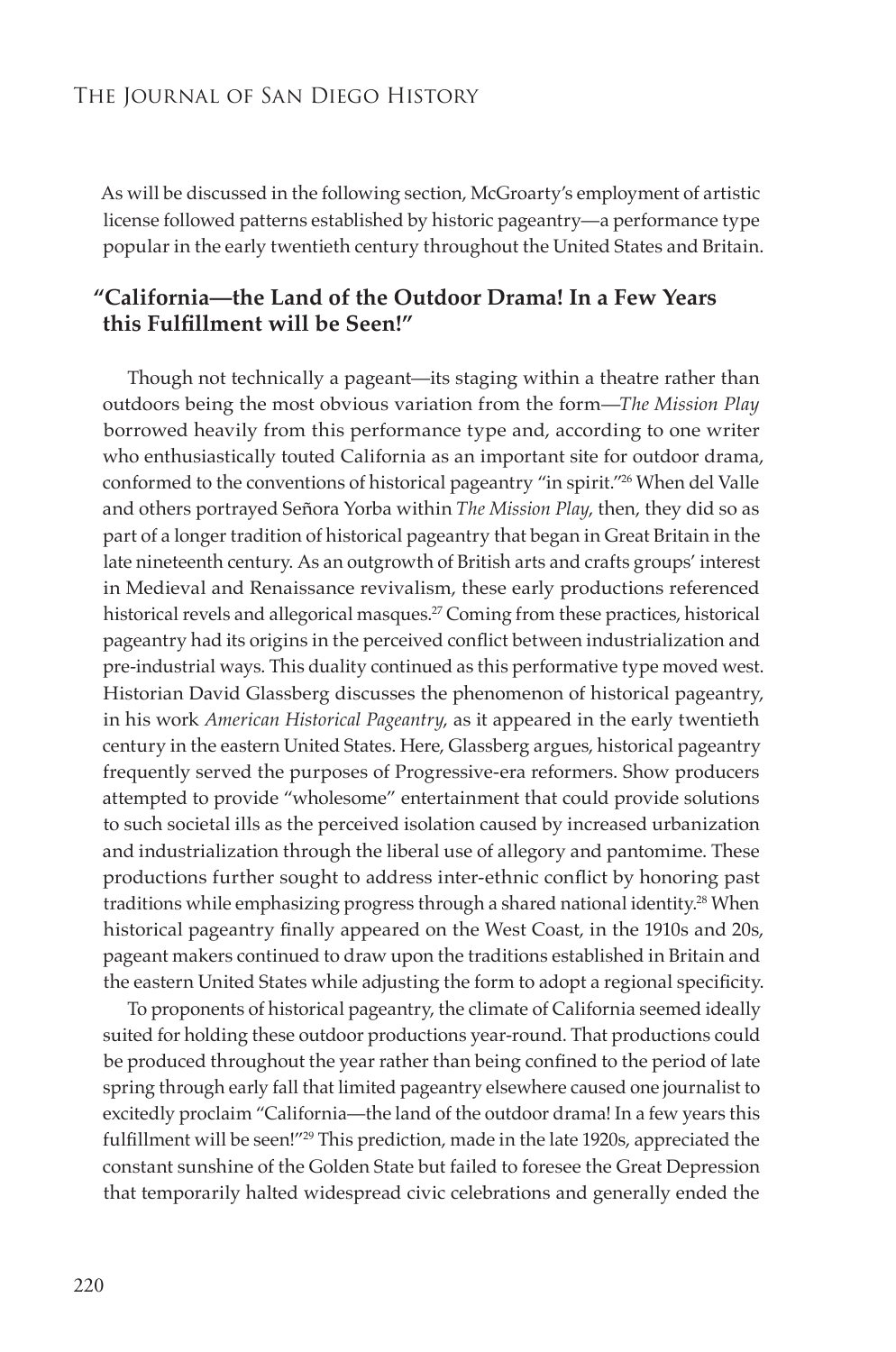

*Lucretia del Valle was twenty years old when she took on the role of Señora Josefa Yorba who, had she lived in 1830, would have been sixty-three years old. Courtesy of David "Bodie" Bailey Family Archives.*

practice of historical pageantry. Significantly, pageant promoters made similar claims about Seattle, Washington, declaring that "Seattle has established a reputation as 'The Pageant City'." 30 For a city whose weather did not lend itself to the staging of all-year outdoor dramas to assert itself as an important site for such productions signaled the prevalence and popularity of historical pageantry throughout the West in the early twentieth century.

Within this burgeoning form, *The Mission Play* was the first among a number of productions in Southern California that similarly romanticized the Spanish colonial and Mexican periods of California history before assigning them comfortably to the past. Other important works of this genre include Garnet Holme's interpretation of *Ramona*, based upon Jackson's novel, first staged in Hemet, California, in 1923 and still in production today, and another work also by Holme, *The Mission Pageant of San Juan Capistrano*, which ran in 1924 and 1925 on the mission grounds of the same name.

Within shows that took Spanish colonial California as its subject matter, the meeting of tradition and progress prevalent in historical pageantry in the East and Midwest was met by an additional concern about proper entitlement to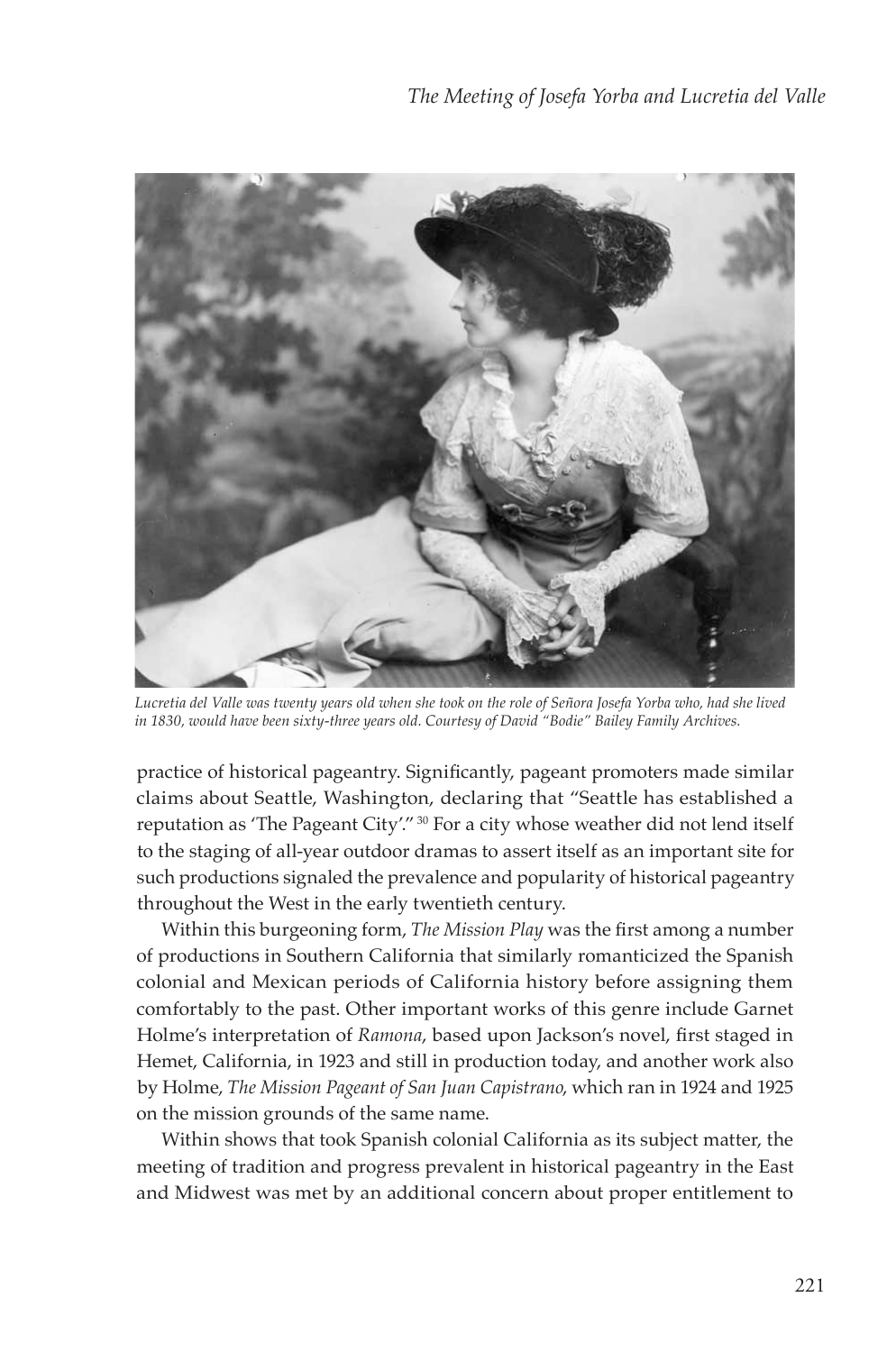

*Lucretia del Valle signed her portrait, "To little Ida Bailey, May her life be one rose path without a thorn, Lucretia del Valle." Ida Bailey played the role of a Spanish dancer in the 1912 production and continued to act in the play until 1917. Courtesy of David "Bodie" Bailey Family Archives.*

land. *The Mission Play*, the *Ramona Pageant*, and the *Mission Pageant of San Juan Capistrano* all communicated a mythologized notion of area history—as discussed above through an engagement of the so-called Spanish fantasy past—while expressing contemporary tensions between Mexican and Anglo residents of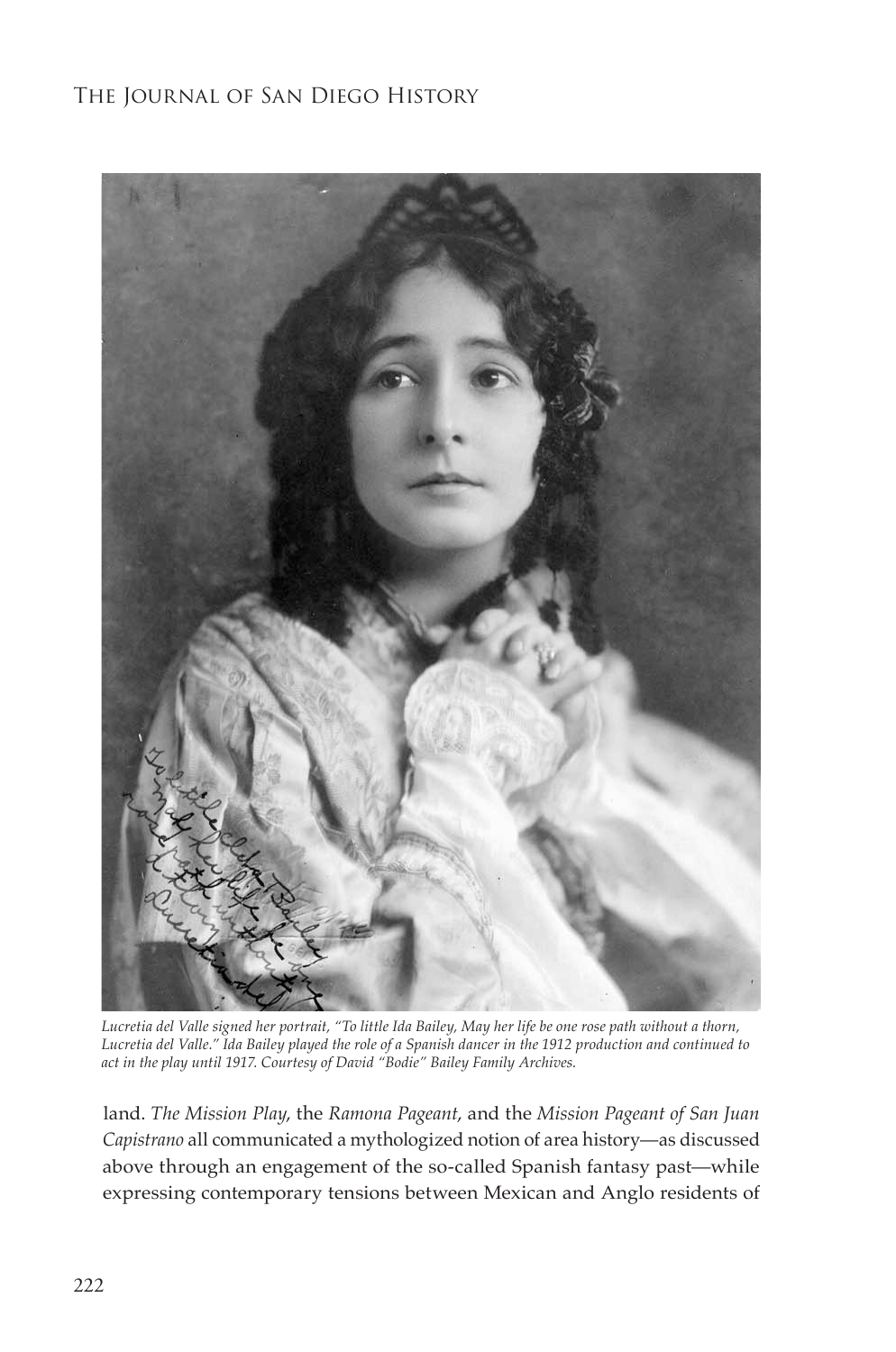Southern California. McGroarty wrote *The Mission Play* amid unease over the rapid increase of foreign-born Mexicans in the American Southwest—a population that roughly doubled between 1900 and 1910. Further, the height of the show's popularity—from its premier in 1912 and into the early 1920s—approximately coincided with the Mexican Revolution that pushed numerous Mexican citizens north, and nearly doubled the population again between 1910 and 1920. By the premieres of both the *Ramona Pageant* and the *Mission Pageant of San Juan Capistrano* in the early 1920s, these inter-ethnic tensions had contributed to the appearance of the second Ku Klux Klan in the Southland. While the popularity of these shows, with their narratives celebrating U.S. victory over Mexico in the region, anticipated the Great Repatriation that removed an estimated 350,000-600,000 U.S. and foreign-born persons to Mexico between 1931 and 1934.<sup>31</sup>

As an expression of the anxieties created through these demographic realities, *The Mission Play* ends with Señora Yorba relinquishing control of California to the incoming Anglos before she and other Californios disappear from the region. Similarly, the *Ramona Pageant* ends with all the Californio characters moving south across the new national border into Mexico—a noted change from the source material in which only the title character and her second husband leave California. Within the *Mission Pageant of San Juan Capistrano* all the major characters stay in Southern California, but the storyline introduced an American soldier into the region in the early nineteenth century who fends off the 1818 attack of Argentine privateer Hippolyte de Bouchard before marrying a señorita named Margarita. This last detail reflected an idea prevalent later in the nineteenth century of colonizing the American Southwest through marriages between U.S. men—gringos—and Mexican women. Besides such obvious appeals to Anglo audiences' desires to see Southern California as a space devoid of Mexicans and Mexican-Americans, both McGroarty and Holme utilized the narrative tool of allegory to address these tensions.

Historical pageantry, as it appeared first in Great Britain and later in the United States, relied upon easily understandable allegory and familiar tropes to communicate to audience members a particular rendering of area history. These efforts further attempted to influence how viewers understood their place within this history. In the American Southwest such shows often contended with a population makeup that contradicted Anglo expectations and desires for the region and in which the allegory employed within a particular production depicted a regional ideal. *The Mission Play* was rich with such allegory. McGroarty employed this narrative device as a means of explaining the rise and fall of the Spanish Empire in the Southland that simultaneously reiterated Anglo, rather than Mexican, ownership of California.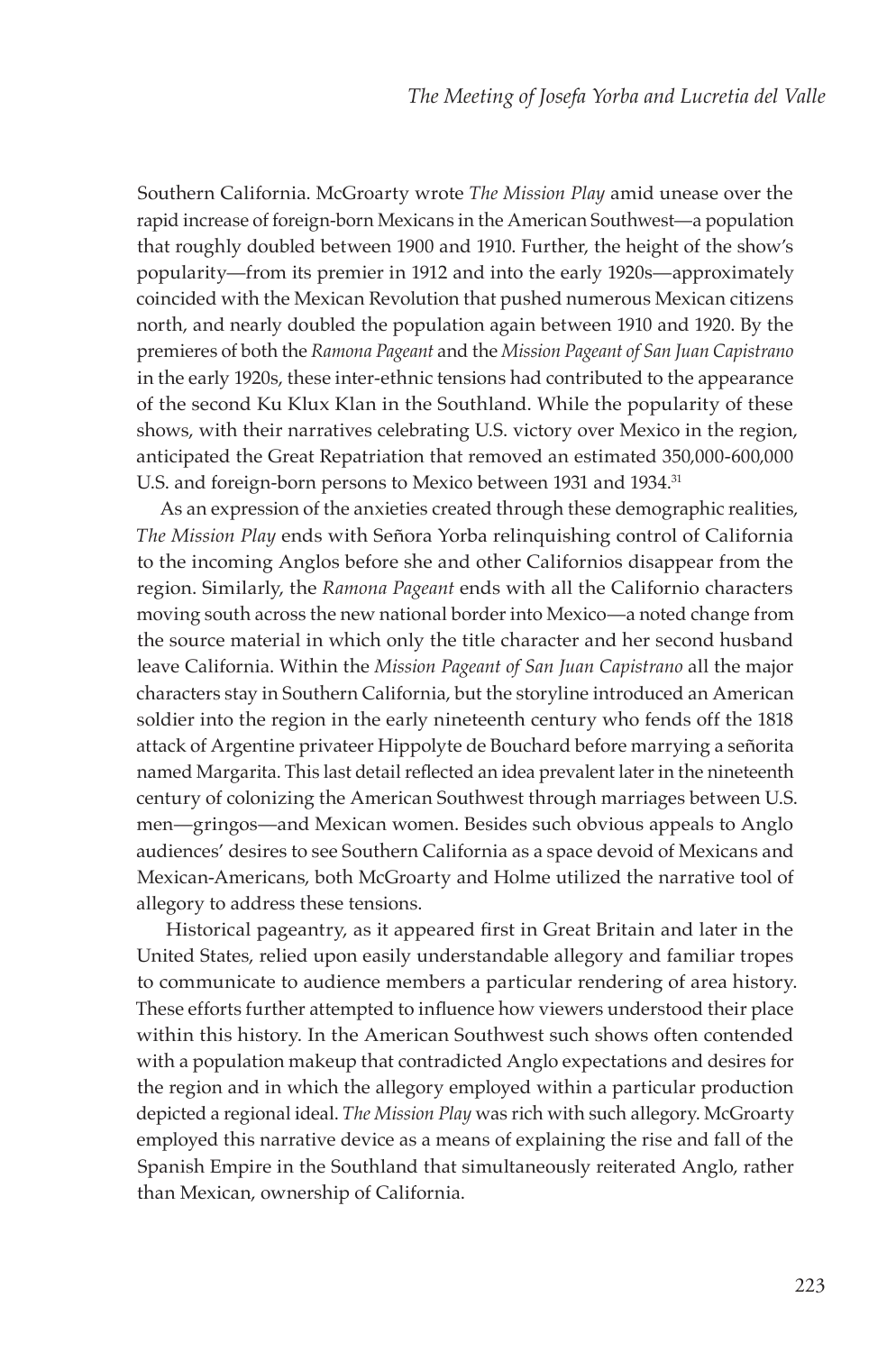Throughout Acts I and II, McGroarty positioned the character of Father Junípero Serra as a representation of Colonial Spain. In the first act, Serra demonstrates the promise of civilization brought by the Spanish colonial project to California, while in the following section he symbolized the continued strength of the Spanish Empire despite increasing challenges to this venture. Extending McGroarty's use of allegory in the second act, the character of Anita served as a stand-in for the contested territory of California and Captain Rivera as the threat of secularization of the missions—an event that occurred with Mexican independence from Spain and which proponents of the Spanish fantasy past understood as the beginning of colonial California's demise, leading inevitably to the U.S. conquest of the area. This construction of Mexico's negative influence upon the region found an expression within the final Act, as the character of Anita (still representing California) appears old and degraded. Read within the context of early twentiethcentury conflicts, the storyline of *The Mission Play* also served to remind audience members of the supposed failure of Mexican rule to maintain the civilizing mission of the Franciscans—a legacy transferred instead to Anglo residents of the area through the preservation of mission ruins.

Importantly within *The Mission Play*, the character of Serra continued to have a commanding presence in Act II even as an old man, yet by Act III he has passed on, leaving Señora Yorba to take his place. Interpreted as an allegory for the Spanish colonial process in California, Serra's strength and determination early in the show demonstrated the assumed importance of New Spain—that it brought European ideals of civilization to the western United States prior to the actual American interest in the area—while in the second act this same strength was appreciated but understood as eventually falling to secular interests. It is here that the character of Josefa Yorba emerges in the ruins of the mission system representing the previous position of New Spain. The shift in personification of the Spanish Colonial Period from masculine to feminine between Acts II and III demonstrated for audiences the weakening of Spain and the allowance of Mexican rule. Similar characterizations appear in both the novel and dramatization of *Ramona* as well as in the *Mission Pageant of San Juan Capistrano*. Within *Ramona* this character appears in the fictional Señora Moreno, who some fans of Ramona interpreted as an unfavorable portrayal of Lucretia del Valle's grandmother Isabel del Valle, while for the *Mission Pageant of San Juan Capistrano* Holme resurrected an actual person Apolinaria Lorenzana—a Mexican born woman with close ties to the Franciscan missions.<sup>32</sup> Yet, while Moreno and Lorenzana were portrayed as old women within their respective shows, Yorba, as performed by del Valle and her predecessors, was a young woman. Del Valle was only twenty years old when she began her run as Señora Yorba—a fact that her stage makeup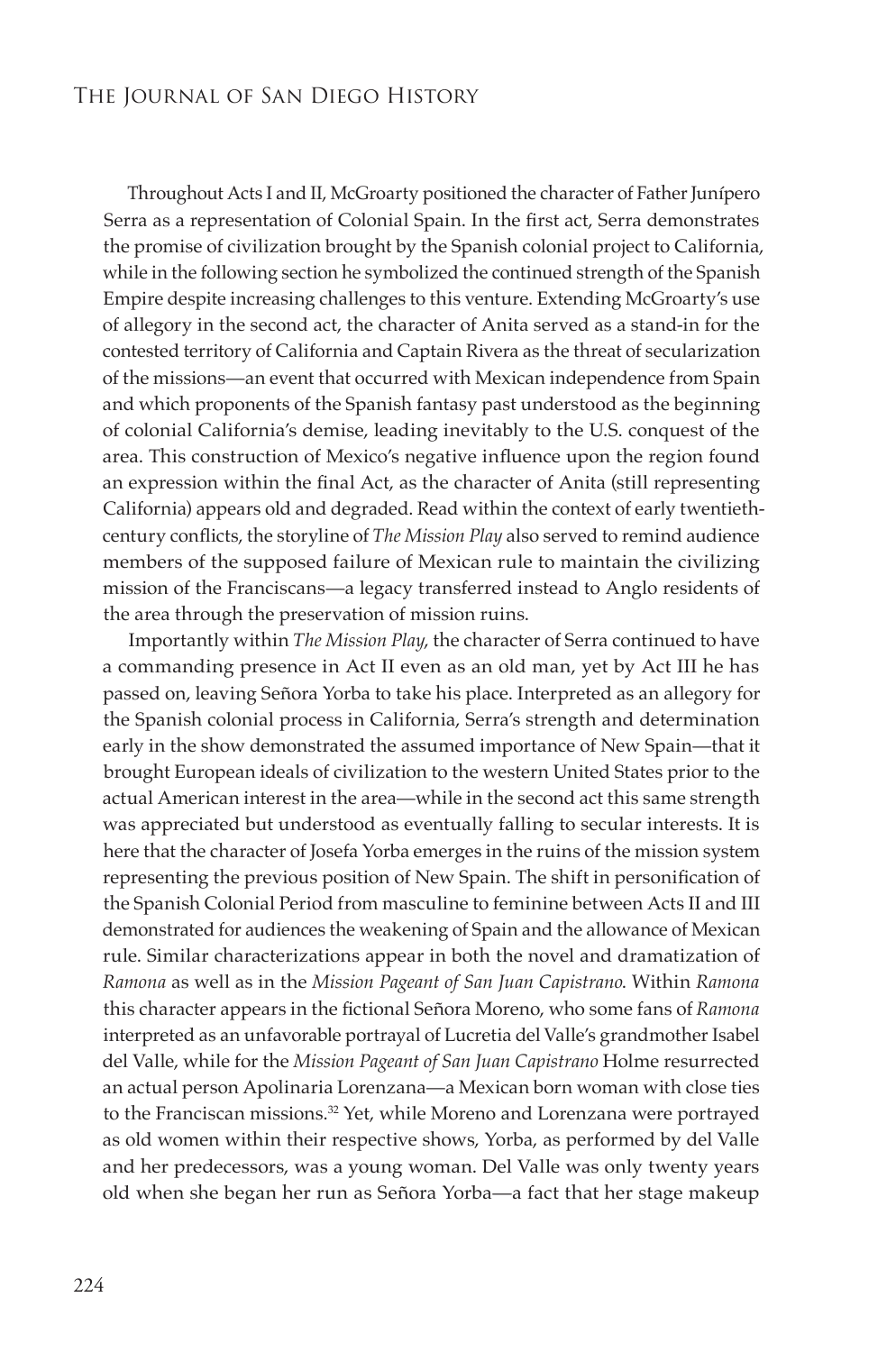

*Lucretia del Valle at her dressing table. In 1916, she declined a salary and paid her own expenses in order*  to prevent the financial failure of a national tour of The Mission Play. This photo may be from "The *Landslide," performed at the Lyceum in October and November 1912. Courtesy of David "Bodie" Bailey Family Archives.*

attempted to emphasize rather than conceal. Playing a woman seventeen years deceased as though she were alive and in her early twenties, demonstrated the liberties McGroarty undertook in his dramatization of the local past. At the same time, for audience members familiar with the history being portrayed, Señora Yorba's presence in the ruins of Mission San Juan Capistrano in 1847 was that of a ghost—an analogy that could similarly be made for the Spanish Empire in California in the mid-nineteenth century. Though its presence could still be felt, it no longer had a vital existence.

The farewell speech delivered by Yorba in the closing scene of *The Mission Play*  reiterated the ethereal nature of New Spain's continued presence in California, with the Señora as an allegorical representation of the Spanish Empire, departing, never to return. Yorba's gracious farewell further allowed a space for the United States to enter and to flourish, something that the original ending did not do.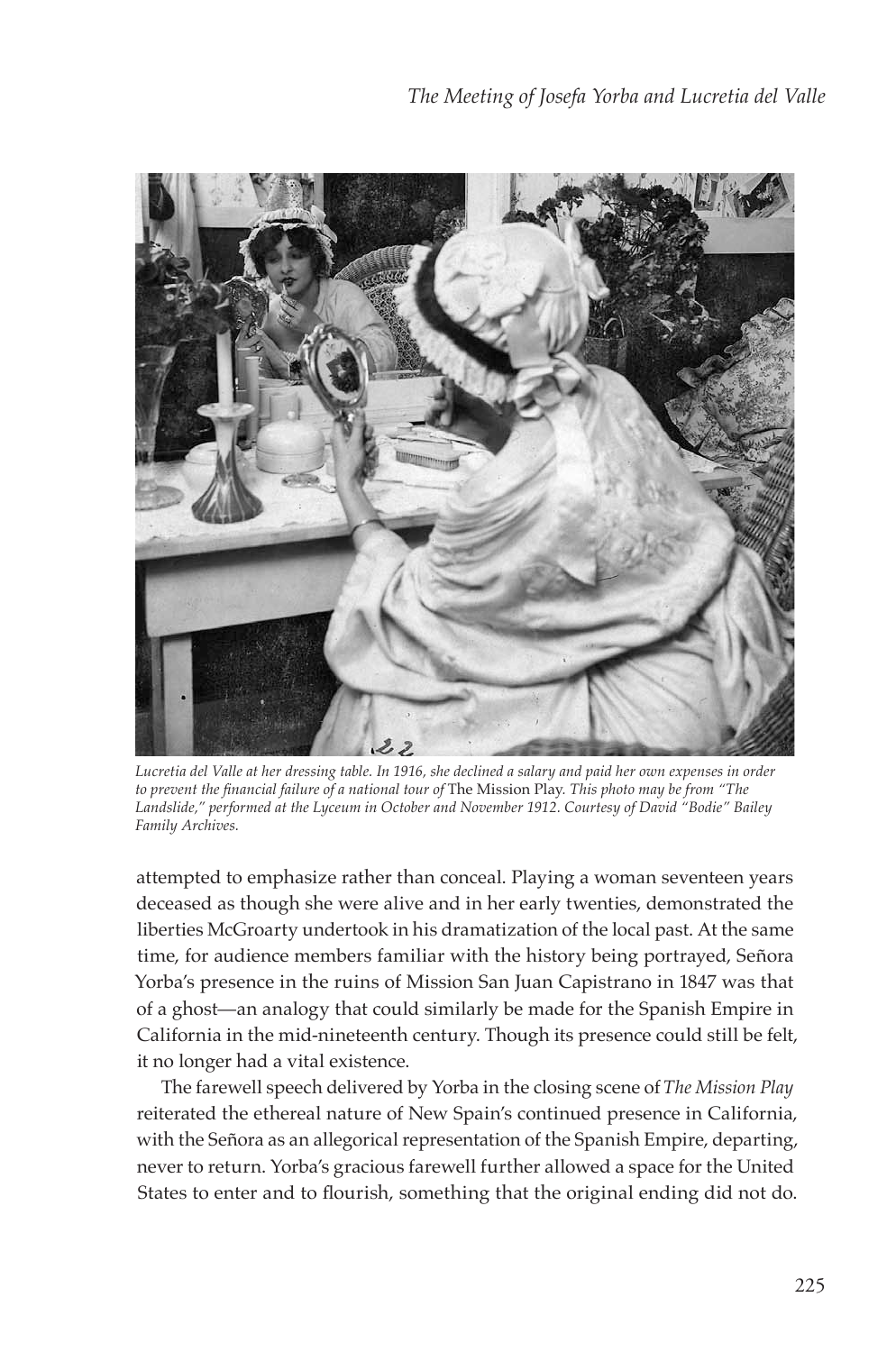There, the Señora's violent end signified the United States' obligation to preserving Spanish Colonial California out of a sense of guilt from the country's forceful entry into the region—a much less pleasant interpretation for area audiences to encounter and one that ran counter to most iterations of the Spanish fantasy past and employments of historical pageantry. Rather, the second ending written by McGroarty which allowed the Señora to live, if in a temporal form, exemplified a feature common to both romanticizations of Spanish California and the historical dramas popular at the time; a celebration of past traditions that assisted rather than contradicted ideas of progress and modernization. Del Valle's public persona cultivated a similar dichotomy that positioned her as simultaneously representing California's past and working toward a more equalitarian future, a subject I explore in the following section.

## **"Sparkling and Vivacious Modern American Girl that She is"**

In writing on del Valle's interpretation of Señora Josefa Yorba, journalists seemingly could not help but comment on her perceived appropriateness in the role, at times even conflating del Valle with the character that she played. One article went so far as to claim del Valle "arrived among us a century behind her time," that she belonged in the pastoral days associated with Spanish California. "But," the author added quickly, del Valle's temporal displacement occurred "for a reason," that she might, through the character of Señora Yorba, provide "a living link between the past and the present."33 To this author del Valle so thoroughly embodied Señora Yorba that it went beyond that of an actress playing a part, rather del Valle became a living representative of a bygone era. This assessment of del Valle depended upon the particular blending of the Spanish fantasy past and the conventions of historical pageantry found within *The Mission Play* and similar productions. The qualities associated with persons from New Spain and later Mexican California were understood as an issue of genetic heritage. While Anglos might embrace this lifestyle and recreate its customs, only a person with del Valle's lineage could be seen to truly embody it. At the same time that del Valle's portrayal of Yorba convinced onlookers of her proper existence in another era, her family connection to Spanish California lent authority to her turn at the role and to *The Mission Play* generally through the employment of objects from the del Valle family home.

Promotional materials emphasizing del Valle's family and the use within *The Mission Play* of items belonging to them reflected both the traditions associated with historical pageantry and a regional sense of ethnic identity. A common practice within such performances had descendants of significant historical persons portraying their ancestors, often utilizing family heirlooms upon the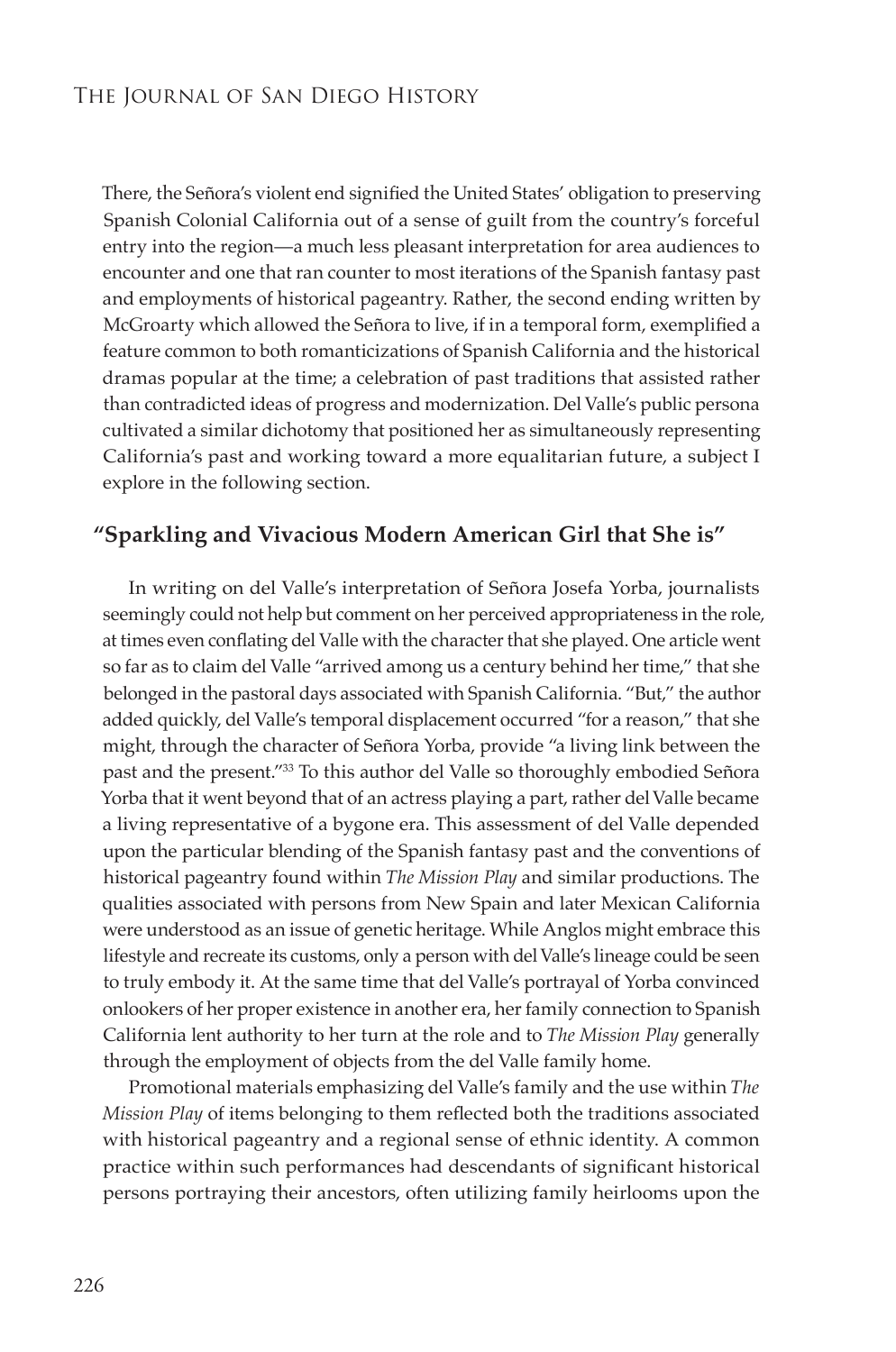

*Lucretia del Valle portrayed herself both as a modern American woman and a representative of the faded Spanish Empire. Her morning horseback rides, along with her family ancestry, caused* Los Angeles Times *reporters to view her as a member of the Californio elite. Courtesy of David "Bodie" Bailey Family Archives.*

stage for an added sense of authenticity. Del Valle could substitute for a member of the Yorba family through a local understanding of ethnicity that privileged those of Spanish ancestry. Though not a direct descendant of Señora Yorba, del Valle's family lineage mirrored that of the Yorbas in its easy linking to Spain, while holding an additional appeal to promoters of *The Mission Play* though her family's connection to a foundational text of the Spanish fantasy past, Helen Hunt Jackson's *Ramona*.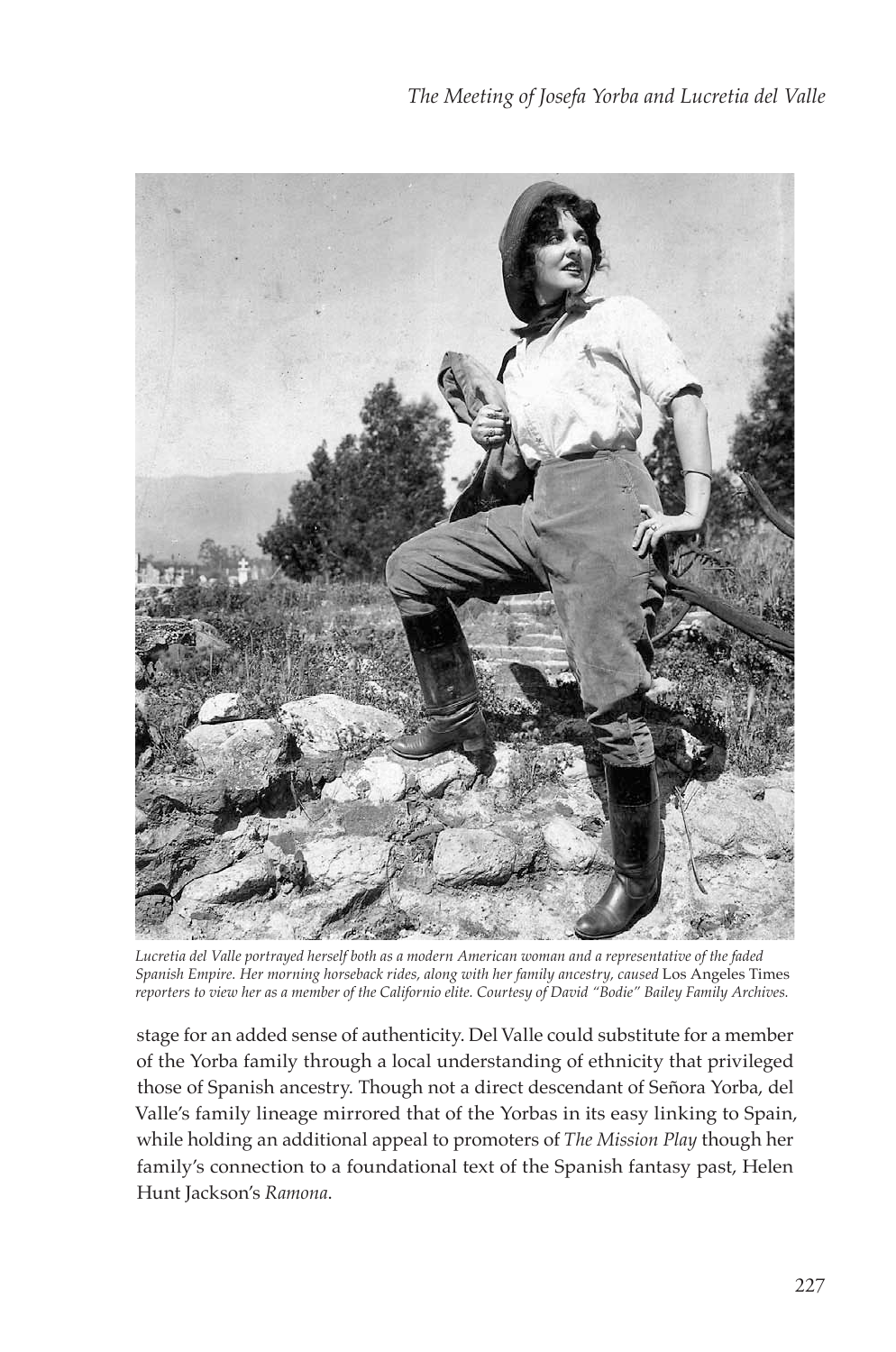Ostensibly written as an indictment against the United States' treatment of California Indians, Jackson's novel instead became a sort of guidebook to the romanticized rendering of California pursued by tourists and exploited by boosters of the Golden State. In creating *Ramona*, Jackson pulled from her own experiences travelling through California, including her stay at the del Valle family home, Rancho Camulos. At the opening of the novel, the title character Ramona lives under the guardianship of Señora Moreno on a property architecturally similar to that of Rancho Camulos in both its main house and its out buildings. Fans of *Ramona* seized upon this connection, transforming Rancho Camulos into a tourist destination.<sup>34</sup> If the family felt burdened by this association or angered by the popular correlation between Jackson's Señora Moreno—noted for her poor treatment of Ramona in the novel—and family matriarch Ysabel del Valle as some writers suggest, they also embraced Anglo interest in California's Spanish colonial past, hosting fiestas and investing in ventures such as T*he Mission Play*.<sup>35</sup>

For her part, del Valle provided reporters hoping to bill her a "modern Ramona," with stories of witnessing sheep shearing (a scene reminiscent of one in *Ramona*) during her childhood spent at Camulos and posed for pictures that blurred the distinction between del Valle and the character that she portrayed. Promotional photos taken of del Valle at Rancho Camulos early in her turn as Josefa Yorba exemplify this point. Dressed in the costume of the Señora—including petticoated skirts, an over-sized fringed shawl, and flowers framing her face—del Valle posed in amidst the scenic Camulos gardens and graveyard made famous in the pages of *Ramona*. These images collapse del Valle, her portrayal of Yorba, and the fictional Ramona into one. The accompanying text reiterated this confusion. While it mentioned del Valle's association with *The Mission Play* (and the property's connection to *Ramona*) it, along with the feature's title, "At the Hacienda of Her Ancestors," implied that del Valle posed for the images as herself rather than as her character. A mention of the use of objects originally from the Rancho within *The Mission Play* completed the blurring of lines between historic place and fictional story.36 Del Valle's participation in cultivating such images made her an active participant in placing herself within the "past" portion of the Spanish fantasy idea.

At the same time, del Valle maintained a public image that defied her relegation to a previous period of California history. Throughout her tenure as Señora Yorba, del Valle maintained an active presence in Los Angeles through both her work in women's clubs and her frequent mention in society pages that contradicted the idea of del Valle as a person existing in another era. The same writer that placed her a century behind her time also stressed del Valle's apparent modernity and her thoroughly American pedigree, noting that, "on her mother's side [she] is a descendant from those original Americans who came over on the Mayflower."<sup>37</sup>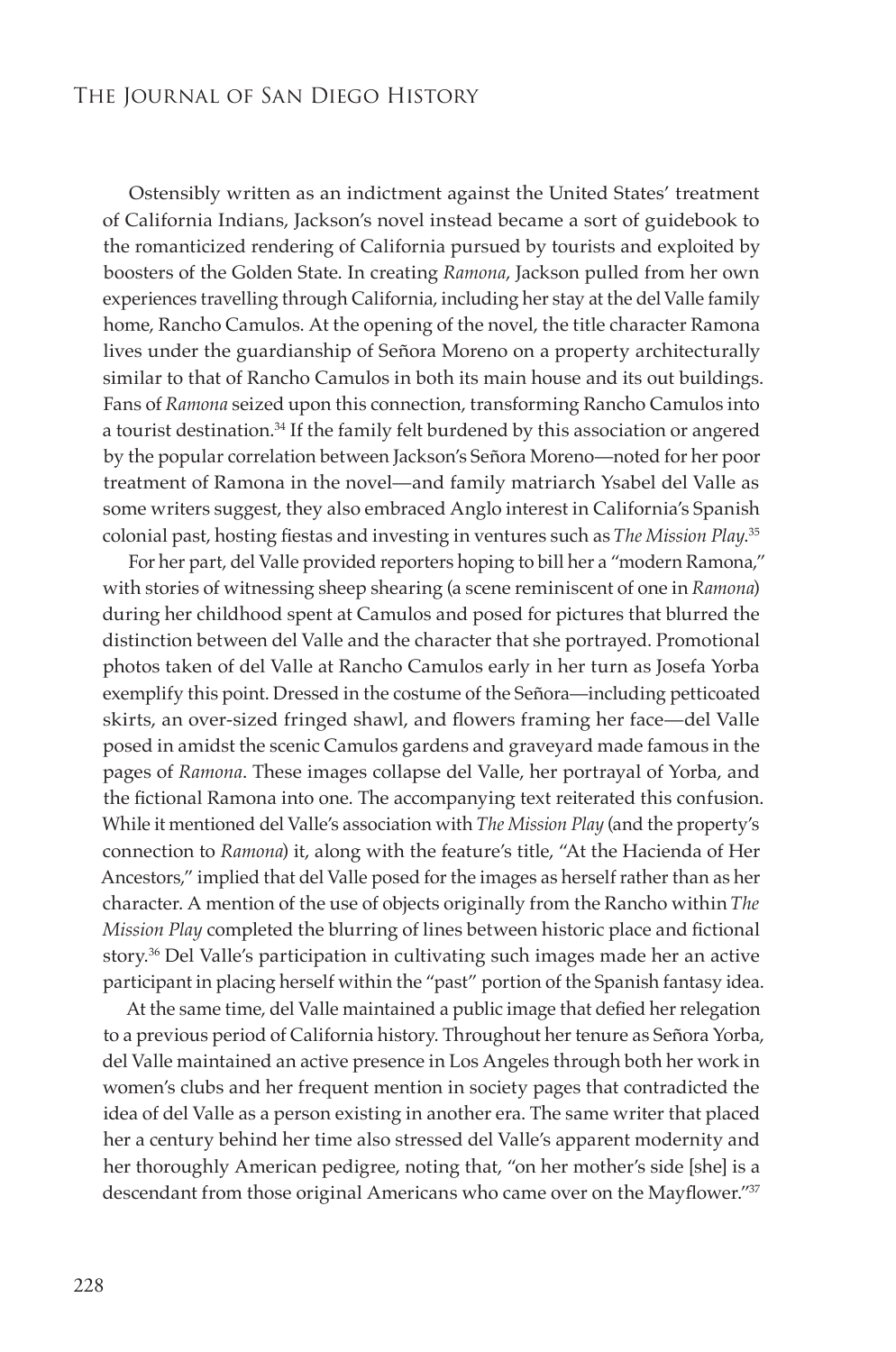By the author's estimation, del Valle contained the perfect mix of Spanish and Anglo-Saxon, of faded empire and burgeoning civilization. As with the goals of historical pageantry—and as the character Josefa Yorba called upon her audience to do—del Valle simultaneously embodied a celebration of past traditions and the ideas of progress championed in the early twentieth century.

A newspaper caption beneath a photo of del Valle dressed and posed similar to "The Leading Lady" by Guy Rose summarized these competing portrayals by declaring, "Lucretia del Valle, bright genius of Mission Play, who seems to be living in two incarnations a century apart. Sparkling and vivacious modern American girl that she is, she finds her second self in quaint character of pageant drama."38 This text acknowledged that, while del Valle seemingly embodied the part of Señora Yorba, she also cultivated a persona of herself as separate from the character she portrayed in *The Mission Play*.

To argue that del Valle only partially embraced the public perception of her as a señorita from another era does not mean that she did not herself express interest and pride in her family legacy or contribute to the generation of a romanticized interpretation of area history beyond her participation in *The Mission Play*. Indeed, del Valle participated in efforts to restore the missions through events such as Candle Day in 1916 which helped raise funds toward the restoration of Mission San Gabriel.<sup>39</sup> Further, when what was supposed to be a two-year national tour of *The Mission Play* met with financial ruin and a lack of audience beyond the Golden State, del Valle famously declined a salary and paid her own expenses in an effort to keep the production salient, demonstrating her interest in the project beyond that of a hired actress. Even considering her financial interest in the play—that she along with other members of her family had invested in the work—del Valle's decision to forgo an immediate income and to actually go into debt for the project showed her dedication to McGroarty's vision.

Further, the choice to appear as the character of Señora Yorba within the painting by Guy Rose—a decision presumably reached between the artist and the model—demonstrated the importance to del Valle of the connection between the character she played within *The Mission Play* and her own family history. That del Valle could explore this connection through a cause and a play popular among the Los Angeles elite of the period created a space in which her interest in both the area's future and its past did not contradict one another or her position within Angelino society.

Del Valle's portrayal of Señora Josefa Yorba ended with her marriage in 1917 to Harry F. Grady, a professor of Political Economy at Columbia University in New York where del Valle was enrolled as a student. Besides attending classes, del Valle had co-founded a New York based group working toward women's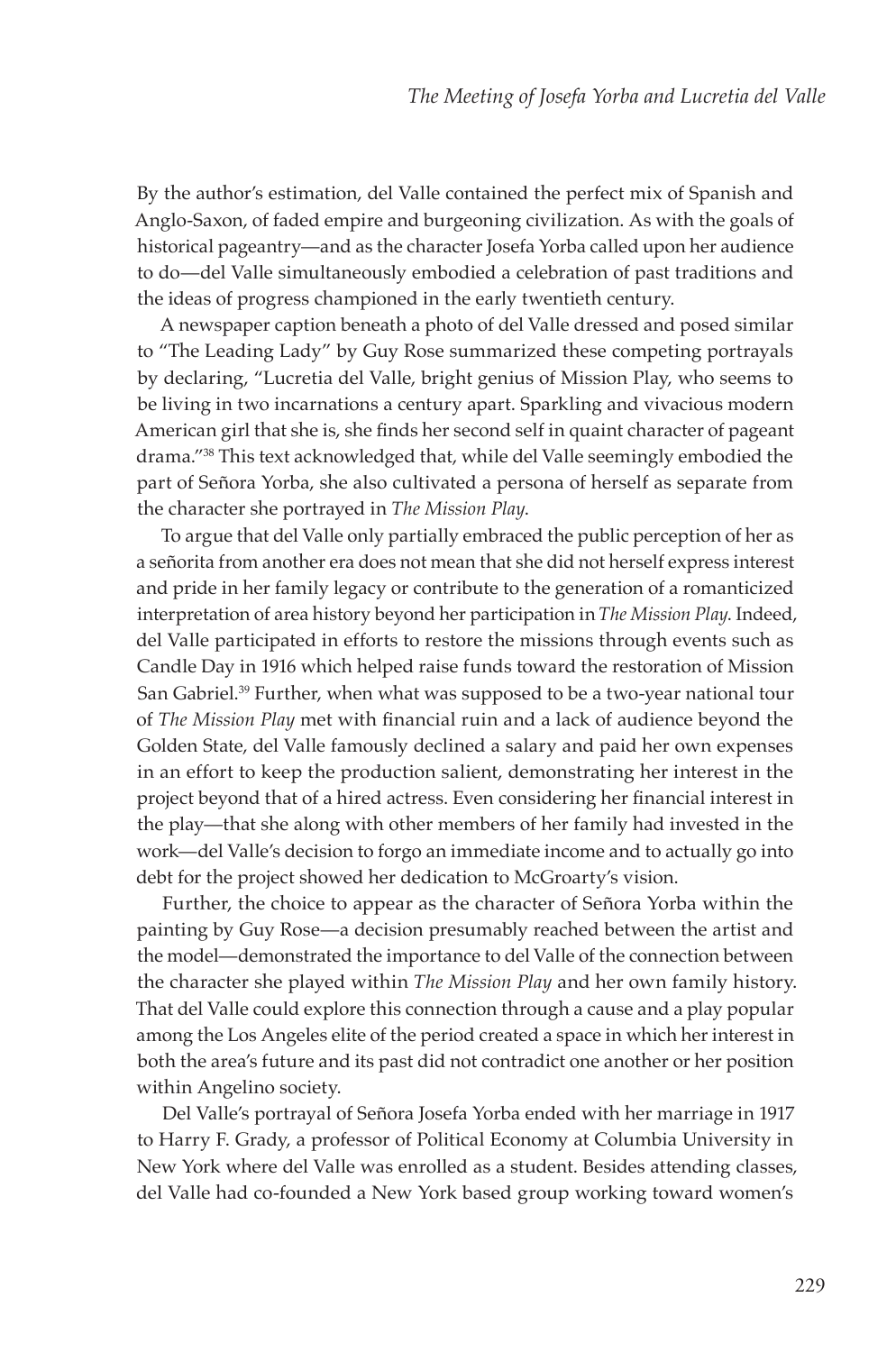

*Lucretia del Valle played an active social role in early Los Angeles. She appears here (center, smiling with*  a feathered hat) flanked by John Steven McGroarty, poet laureate of California and author of The Mission Play *(left) and railroad magnate Henry E. Huntington (right). Fellow actress Ida Bailey stands at left. Courtesy of David "Bodie" Bailey Family Archives.*

suffrage in the state. Comprised of other recent transplants to New York, the group challenged the state's failure to extend the vote to women based upon the various members' loss of the franchise upon their move from a state that granted them suffrage (such as California) to New York.<sup>40</sup> This followed similar work she had done in her home state of California. Del Valle maintained her activism under the title Mrs. Grady (while finishing her studies at Columbia) though she ceased her residency in Southern California, instead becoming an honored guest of various women's clubs upon her frequent visits to the region.

As Harry Grady moved from professor at Columbia, to professor at the University of California, to U.S. Ambassador abroad, del Valle accompanied him, often acquiring prominent positions of her own. Del Valle served as a California delegate during the Democratic National conventions in 1932 and 1936 and maintained a significant role in the party throughout her life. She additionally worked toward the establishment of the United Nations, creating and heading the United Nations forum.<sup>41</sup> Traveling with her husband to Iran during his ambassadorship in the country in the late 1940s and early 1950s, del Valle joined the women's suffrage movement there. The Iran that the Gradys moved into as ambassador and wife was one in the midst of tumult and transition. Long the patsy of Britain, Iran in the late 1940s was among many nations participating in anti-colonial movements and attempting a move toward self-rule. Henry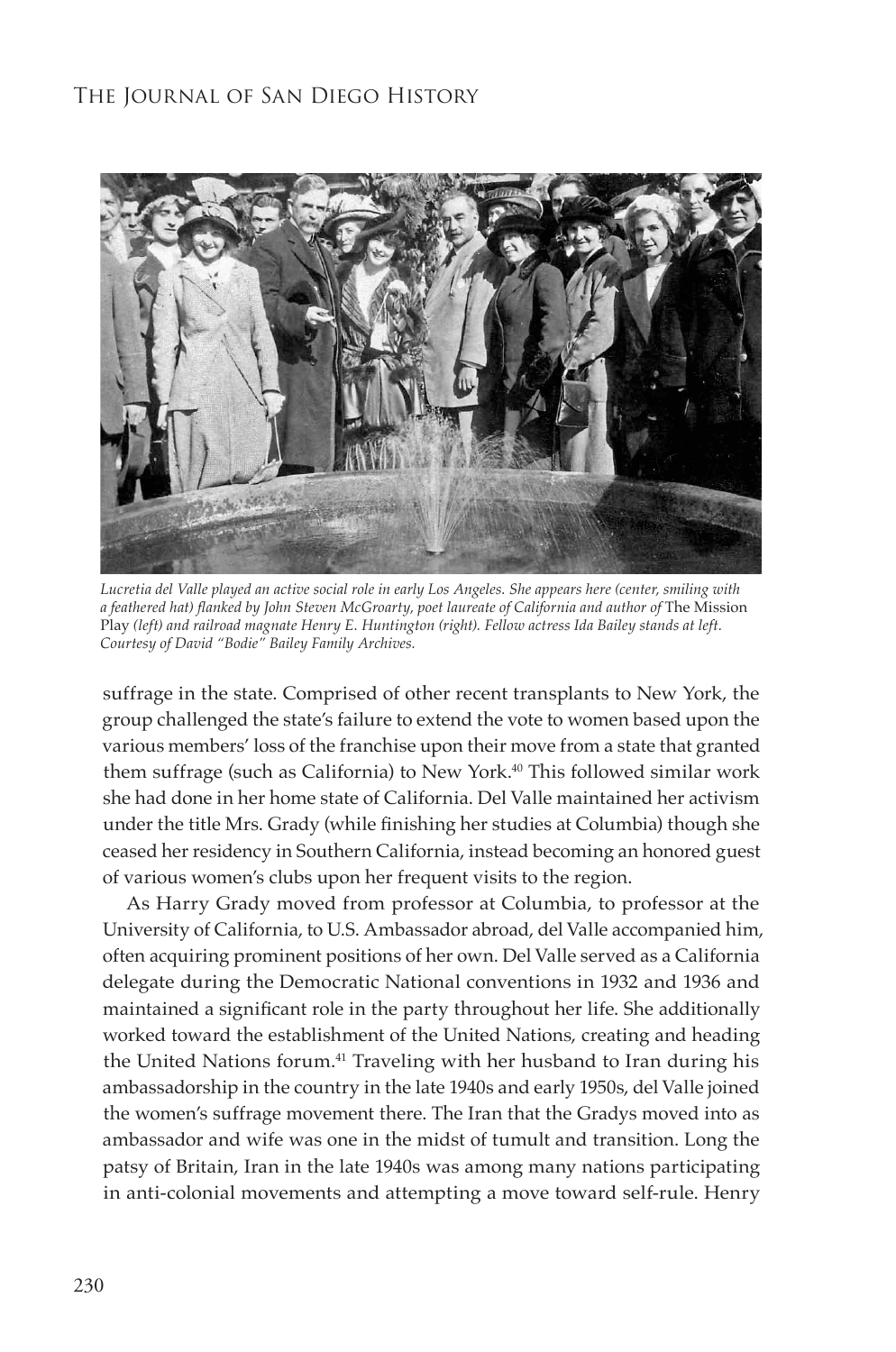Grady notably supported Iranian nationalism—a stance ultimately opposed by the United States and Great Britain and which led to the first coup undertaken by the CIA.42 Within this context, del Valle pushed for women's rights against opposition in the United States and Iran that argued she was asking for too much by supporting those who included women's rights as important to establishing Iran as a country free from imperial demands.

In describing this seeming transition between señorita stationed at Rancho Camulos and political activist concerned with the status of women internationally, Wallace Smith, an acquaintance of del Valle, wrote after her death in 1972 that she had "all but divorced herself from her Latin heritage."43 Yet the period in which Smith understood del Valle as embracing a "Latin heritage"—her early life through her marriage in 1917—corresponded with a celebration of California's Spanish colonial past alongside rapid development of the region, and in which the contradiction between these two ideas of area history disappeared. Consequently, del Valle's embodiment of what became known as the Spanish fantasy past was also marked by ideas of progress and nation building by the United States. This construction of past and present positioned del Valle well within both the Spanish fantasy past and the popular form of historical pageantry—the first as a woman with a lineage tied both to Spain and to the novel *Ramona* who celebrated this past in high style among other prominent Angelinos, the latter as a meeting point for the ideas of tradition and progress and how one might serve the other. The character portrayed by del Valle further served these dual ends as both a representation of the once powerful Spanish Empire and as one speaking of California's future. There is no apparent contradiction between these two ideas as Yorba described them, rather the problem that arises is about who has access to this future and who does not—a distinction made upon racial-ethnic lines in the Southern California of the early twentieth century.<sup>44</sup> Del Valle did not confine herself to either of these constructions—as one either of the past or looking ahead—but instead, at least publicly, existed comfortably in both.

#### **NOTES**

<sup>1.</sup> "Religion Note of Drama," *Los Angeles Times*, December 19, 1912. The two families—Yorba and del Valle—had both descended from pioneers of Spanish California. José Antonio Yorba arrived in 1769 as a corporal in the Catalonian Volunteers who accompanied Father Junípero Serra. His heirs received grants of Santiago de Santa Ana and Lomas de Santiago in Orange County; Antonio del Valle arrived in 1819 from Mexico as administrator of Mission San Fernando Rey de España. His son Ignacio del Valle was granted Rancho Camulos in the Santa Clara River Valley.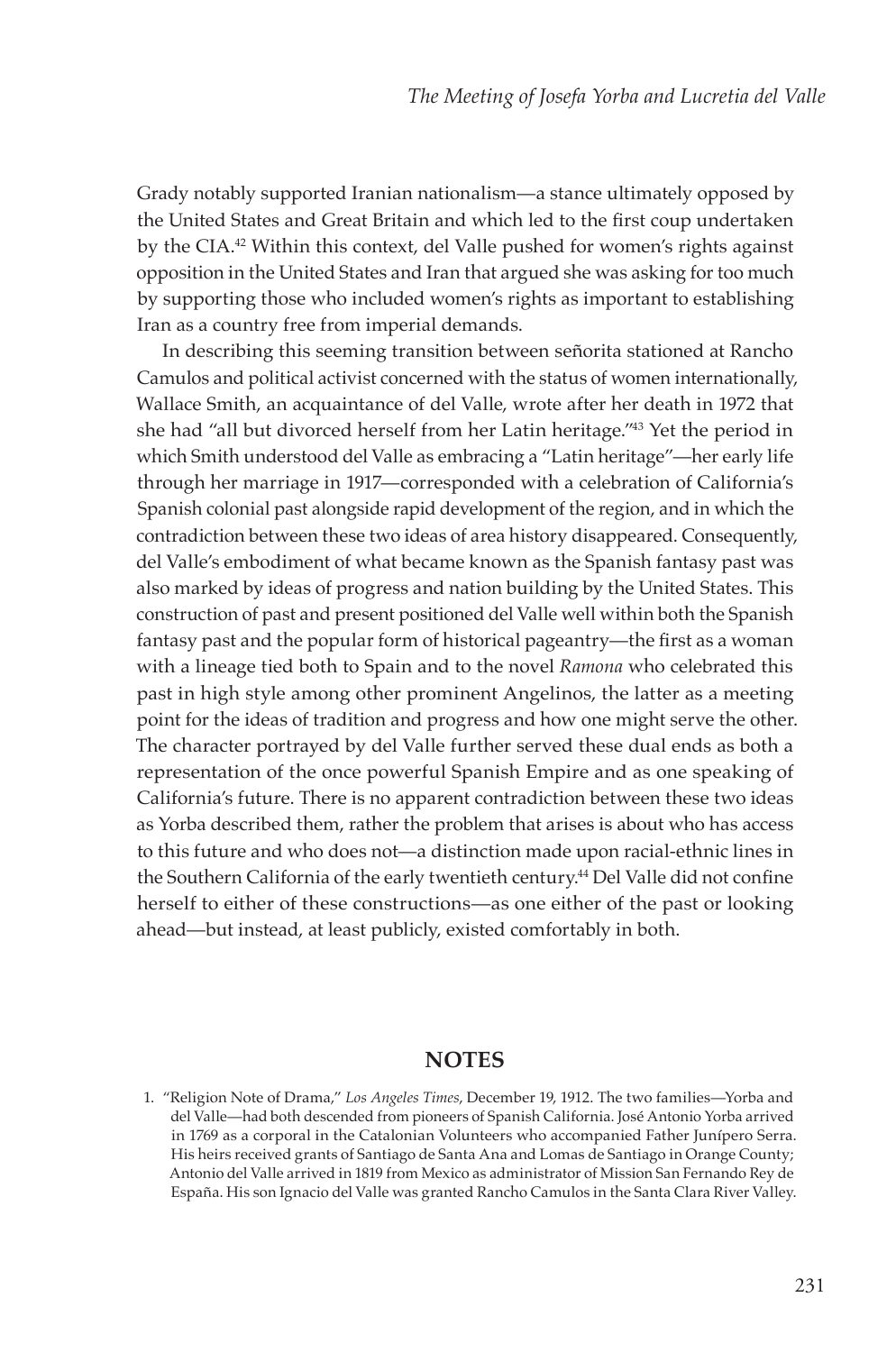- 2. Jackson's novel, originally meant to call attention to the plight of the former mission Indians, instead was transformed into a pageant celebrating California's romantic Spanish past (see pages 15 and 16 herein).
- 3. Promoted by San Diego's 1915 Panama-California Exposition in Balboa Park and carried on in parades and pageants throughout Southern California as a result of the writings of Charles Lummis and others at the time, the actual history of California during the Spanish and Mexican periods was little known at the time.
- 4. This remarkable life size 70-inch by 60-inch portrait of Lucretia del Valle as Josefa Yorba has been recently acquired by the San Diego History Center through the generous donation of wellknown collector William Foxley. The painting won a gold medal at the 1915-1916 Exposition in Balboa Park and now occupies a place of honor in the museum's gallery. The artist, Guy Rose, a well-recognized American Impressionist painter, was born March 3, 1867, in San Gabriel, California. His father, Leonard Rose, was a prominent California senator. The town of Rosemead bears the family name. (See cover photo)
- 5. Wallace Smith, "The Last of the Señoritas," *The Californians* (March/April 1986): 41. According to Kevin Starr, *The Mission Play* was seen by "an estimated 2.5 million people between 1912 and 1929" providing "Southern California with a usable past, a revered founding time, at once escapist and assuring, linking a parvenu society with the rich ecclesiastical cultures of Mediterranean Europe." Kevin Starr, *Inventing the Dream* (New York: Oxford University Press, 1986), 88.
- 6. See for example, "U.S. Ambassador's Wife Leads Touchy Iran Voting Movement," *Los Angeles Times*, September 5, 1950.
- 7. Señora Domínguez was descended from a family equally as important as the Yorbas and del Valles. They were grantees of Rancho San Pedro. See page 9 herein.
- 8. "The Mission Play by John McGroarty" (Los Angeles: Grafton Publishing Company, 1914). Starr comments that McGroarty, a Presbyterian, "fell so much under the spell of Franciscan California that he converted to Catholicism—which is a paradox because the mission myth was an essentially Protestant creation for an essentially Protestant Southern California." Starr, *Inventing the Dream*, 88-89.
- 9. Frank Miller, a power in the Republican establishment of Riverside, was one of the greatest of the Spanish California boosters. President Theodore Roosevelt stayed at his Mission Inn accompanied by fellow Harvard student Charles Lummis as early as 1903.
- 10. William Deverell, *Whitewashed Adobe: The Rise of Los Angeles and the Remaking of Its Mexican Past* (Berkeley: University of California Press, 2004), 209-210.
- 11. McWilliams first coined the phrase "fantasy heritage" during the 1940s as a criticism of such literature as Jackson's *Ramona* and the writings of Charles Lummis (*Land of Sunshine* and *Out West*) and other boosters who refused to deal with the unpleasant parts of racial discrimination, poor treatment of Indians, and other ills of the Spanish period. For an extended discussion of the Spanish fantasy past and its multiple permutations throughout California see Deverell, *Whitewashed Adobe* and Phoebe S. Kropp, *California Vieja: Culture and Memory in a Modern American Place*. McWilliams was particularly concerned about the treatment of Mexicans and Mexican Americans in Los Angeles during World War II.
- 12. "The Mission Play by John McGroarty" (1914), unpaged.
- 13. Days of the Verdugos (Glendale); Old Spanish Days (Santa Barbara); Days of the Dons (various); Rose Parade performers and floats (Pasadena).
- 14. "The Mission Play: Second Season" (Los Angeles: Grafton Publishing Company, 1914), unpaged. The soldiers were actually in San Diego Bay. False Bay is today's Mission Bay.
- 15. "The Program of the Mission Play" (c. 1920), 12.
- 16. "The Mission Play," (1914), unpaged.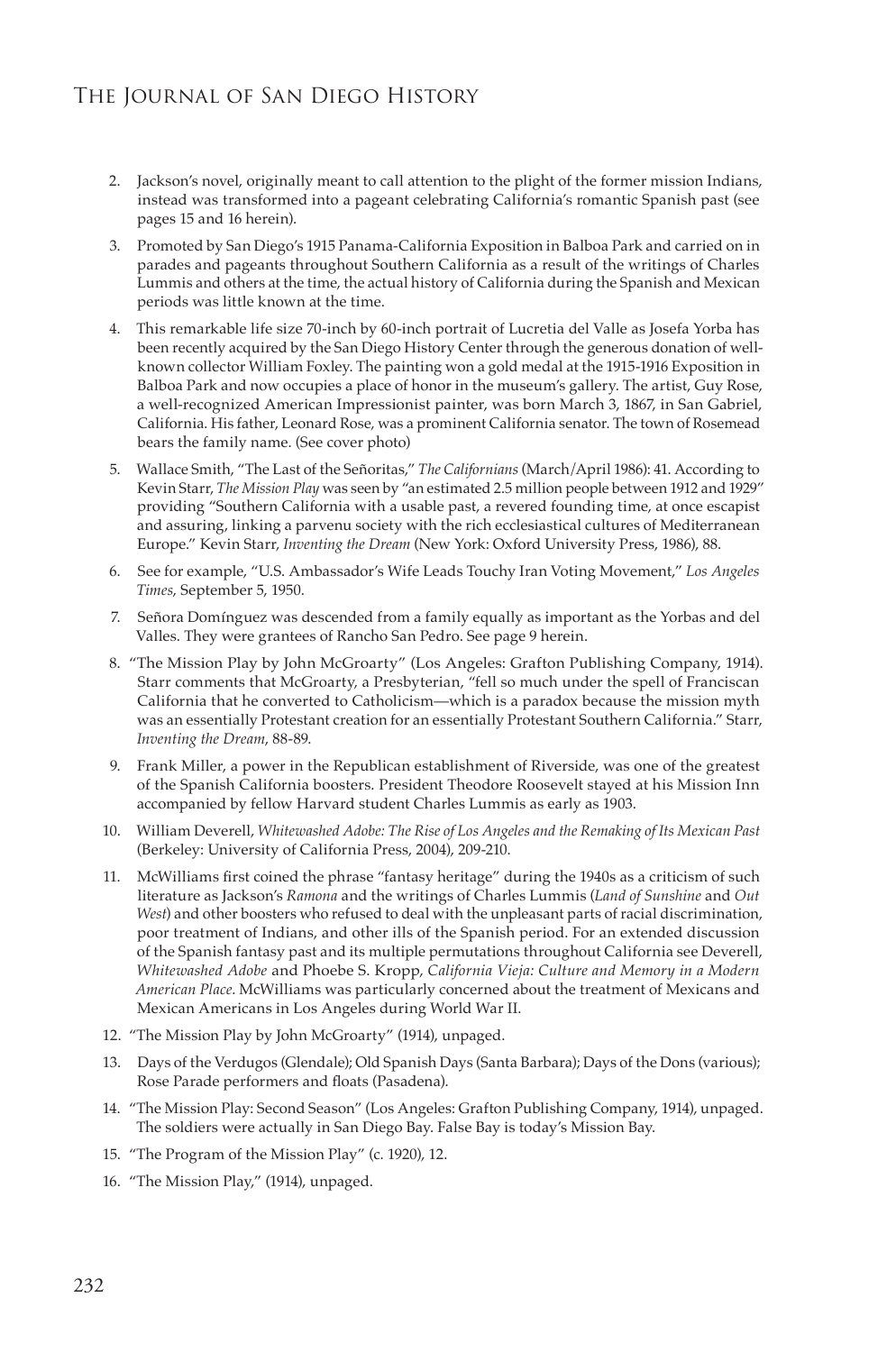- 17. There were six surviving daughters of Manuel Domínguez, nieces of Juan José Domínguez, grantee of Rancho San Pedro. These plus others could have been the Sra. Domínguez of *The Mission Play*.
- 18. Julian Johnson, "Early Padres Reborn to Life of Missions" (April 30, 1912).
- 19. *California Pioneer Register and Index, 1542-1848*, 123.
- 20. "Program of The Mission Play" (c. 1920), 25.
- 21. Ibid., 26.
- 22. See Herbert E. Bolton, *Anza's California Expeditions* (Berkeley, University of California Press, 1930).
- 23. *Pioneer Register and Index*, 390.
- 24. Much of this land became a part of the Irvine Ranch of Orange County.
- 25. Mildred Yorba McArthur, "A Brief History of the Yorba Family," (1960).
- 26. "California Creates Age of Outdoor Drama" *Los Angeles Times*, October 14, 1928.
- 27. David Glassberg, *American Historical Pageantry: The Uses of Tradition in the Early Twentieth Century* (Chapel Hill: University of North Carolina Press, 1990), 43.
- 28. Ibid., 71.
- 29. "California Creates Age of Outdoor Drama."
- 30. Edmond S. Meany, *"Americanus": Produced in the University of Washington Stadium, Seattle, July 23-28, 1923* (Seattle: Press of the Pioneer Printing Co., 1923): unpaged.
- 31. Deverell, *Whitewashed Adobe*, 26-27.
- 32. Apolinario Lorenzana was quite well known in San Diego as the woman who brought a number of orphans from Mexico City to populate the Villa de Branciforte. She worked with the mission Indians and later received a grant of Rancho de los Coches in the El Cajon Valley area.
- 33. "Blithe Lady Vision-Maker," *Los Angeles Times*, September 26, 1915.
- 34. Dydia DeLyser discusses the connection between the novel Ramona, Rancho Camulos, and the ensuing tourism in her book *Ramona Memories: Tourism and the Shaping of Southern California* (Minneapolis: University of Minnesota Press, 2005), chapter 3.
- 35. Wallace Smith, "The Last of the Señoritas," *The Californians* (March/April 1986): 40 and DeLyser, *Ramona Memories*, 82.
- 36. "At the Hacienda of Her Ancestors," *Los Angeles Times*, February 18, 1913.
- 37. "Blithe Lady Vision-Maker."
- 38. Ibid.
- 39. "Help Restore Mission by Aiding Candle Day," *Los Angeles Times*, July 26, 1916.
- 40. "Lucretia del Valle is New York City Bride," *Los Angeles Times*, October 19, 1917.
- 41. Smith, "The Last of the Señoritas," 39.
- 42. Stephen Kinzer, *All the Shah's Men: An American Coup ond the Roots of Middle East Terror* (New Jersey: John Wiley and Sons, Inc., 2008), 215.
- 43. Smith, "The Last of the Señoritas," 42.
- 44. Señora Yorba, at the end of *The Mission Play* laments that "'the dream is done . . . gone to return no more. The dear and lovely dream that was so bright and fair.' What lives is the Cross and the Faith. The missions have gone, but God's Mission remains." And in the same way, descendents of the Yorba family, as well as those of the del Valle and Domínguez families, live on in presentday Southern California. Deverell, *Whitewashed Adobe*, 222.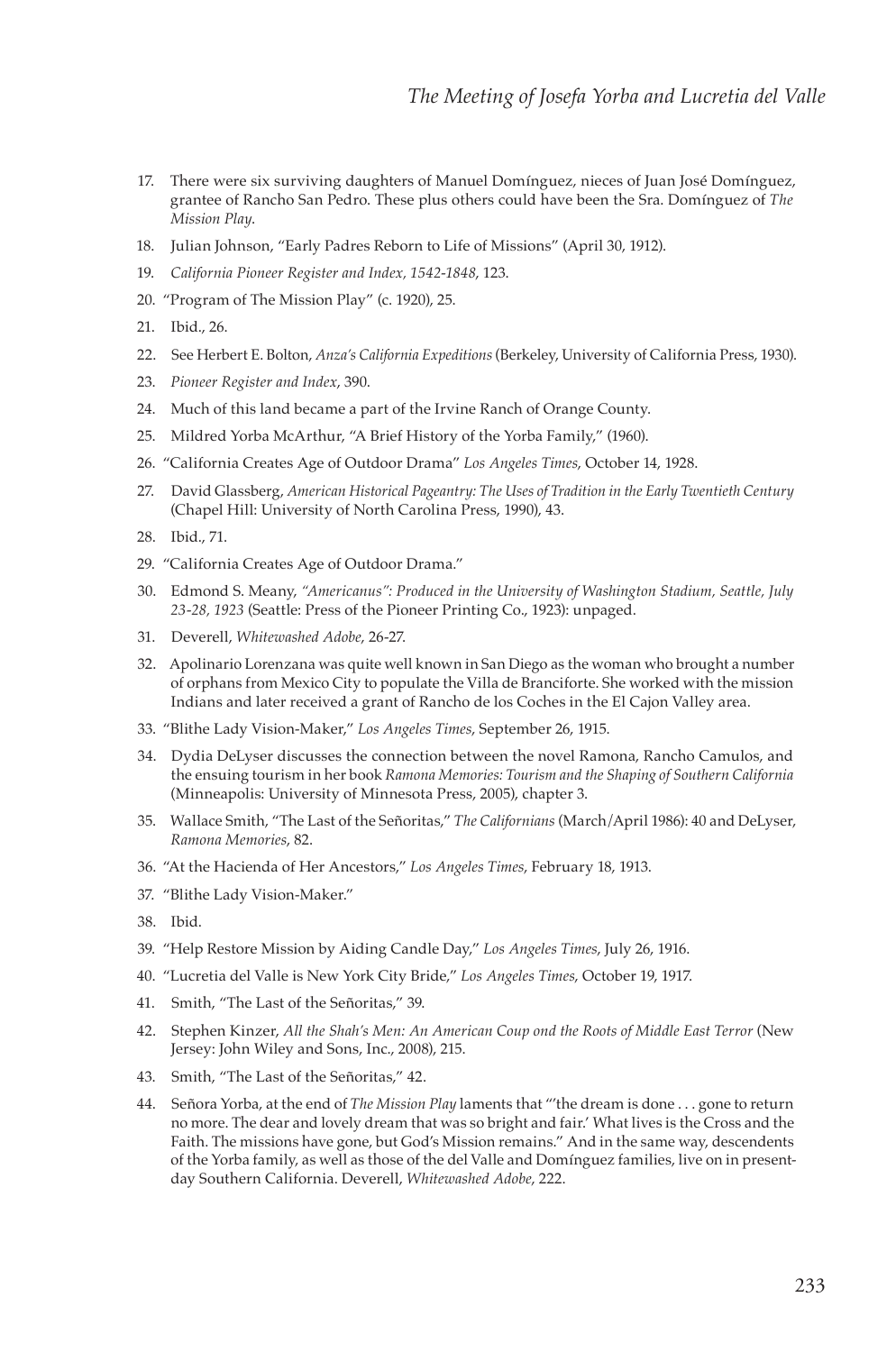

*Postcard, "Baptism of the First Gentile," Act 1, Mission Play, San Gabriel, California. Author's collection.*



*Postcard, "Sighting Portola's Return," Act 1, Mission Play, San Gabriel, California. Author's collection.*